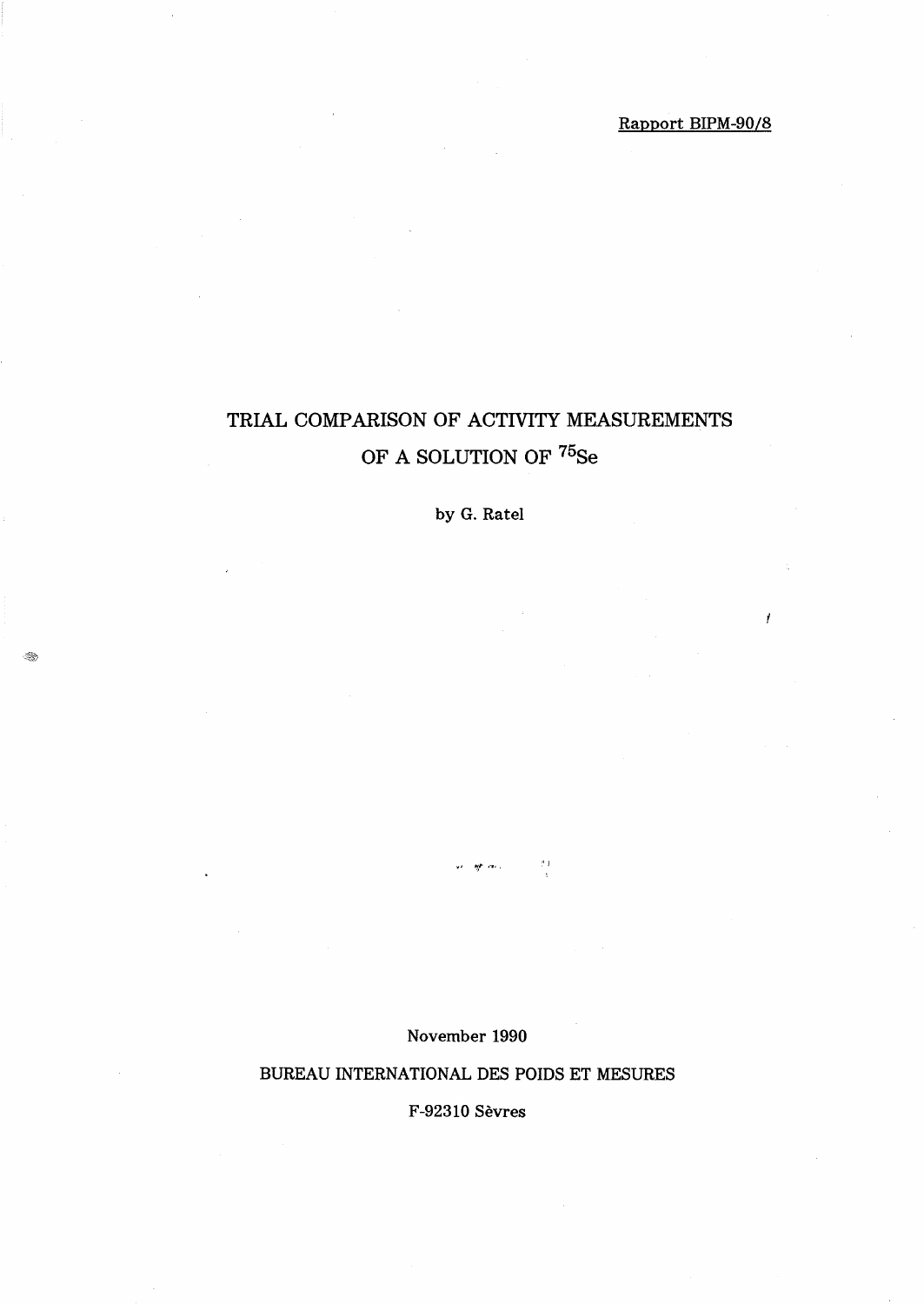# Trial comparison of activity measurements of a solution of  $^{75}$ Se

 $\hat{\mathcal{A}}$ 

 $\bar{\mathcal{A}}$ 

 $\mathcal{L}$ 

|                                                                                                                                                             |                                                                                                                                                                                                                                                                                                                                                                                                                                                                                                                                                                                                                                                                                                                                                                                                                                                       | page                                                                                        |
|-------------------------------------------------------------------------------------------------------------------------------------------------------------|-------------------------------------------------------------------------------------------------------------------------------------------------------------------------------------------------------------------------------------------------------------------------------------------------------------------------------------------------------------------------------------------------------------------------------------------------------------------------------------------------------------------------------------------------------------------------------------------------------------------------------------------------------------------------------------------------------------------------------------------------------------------------------------------------------------------------------------------------------|---------------------------------------------------------------------------------------------|
| Abstract                                                                                                                                                    |                                                                                                                                                                                                                                                                                                                                                                                                                                                                                                                                                                                                                                                                                                                                                                                                                                                       | 1                                                                                           |
| 1. Introduction                                                                                                                                             |                                                                                                                                                                                                                                                                                                                                                                                                                                                                                                                                                                                                                                                                                                                                                                                                                                                       | 1                                                                                           |
|                                                                                                                                                             | 2. Mass of solution, activity concentration, adsorption tests                                                                                                                                                                                                                                                                                                                                                                                                                                                                                                                                                                                                                                                                                                                                                                                         | $\overline{2}$                                                                              |
| 3. Source preparation                                                                                                                                       |                                                                                                                                                                                                                                                                                                                                                                                                                                                                                                                                                                                                                                                                                                                                                                                                                                                       | $\boldsymbol{2}$                                                                            |
|                                                                                                                                                             | 4. Activity measurements                                                                                                                                                                                                                                                                                                                                                                                                                                                                                                                                                                                                                                                                                                                                                                                                                              | 3                                                                                           |
| 5. Corrections                                                                                                                                              |                                                                                                                                                                                                                                                                                                                                                                                                                                                                                                                                                                                                                                                                                                                                                                                                                                                       | 4                                                                                           |
|                                                                                                                                                             | 6. Correction for the number of delayed events per decay                                                                                                                                                                                                                                                                                                                                                                                                                                                                                                                                                                                                                                                                                                                                                                                              | 4                                                                                           |
| 7. Uncertainties                                                                                                                                            |                                                                                                                                                                                                                                                                                                                                                                                                                                                                                                                                                                                                                                                                                                                                                                                                                                                       | 6                                                                                           |
| 8. Final results                                                                                                                                            | Ť                                                                                                                                                                                                                                                                                                                                                                                                                                                                                                                                                                                                                                                                                                                                                                                                                                                     | $6\phantom{1}6$                                                                             |
| Table 1<br>Table 2<br>Table 3<br>Table 4<br>Table 5<br>Table 6<br>Table 7<br>Table 8<br>Table 9<br>Table 10<br>Figure 1<br>Figure 2<br>Figure 3<br>Figure 4 | List of the participants<br>Mass measurements, ionization-chamber measurements and adsorption<br>Source preparation<br>Equipment for electron counting<br>Counting equipment for X and $\gamma$ rays<br>Counting data for the different methods<br>Uncertainty components of the final result<br>Final results<br>Weighted and unweighted mean values of the activity concentration of $^{75}_{\phantom{1}\phantom{1}\phantom{1}}$ Se<br>Weighted and unweighted mean values of the activity concentration of <sup>75</sup> Se,<br>without the BIPM results<br>Results obtained for <sup>75</sup> Se in the frame of the International Reference System<br>Decay scheme of <sup>75</sup> Se<br>Experimental set-up for the $4\pi\gamma$ (NaI(TI)) high-efficiency integral counting<br>Experimental set-up used at the PTB for the correlation method | 8<br>$9\phantom{.}$<br>11<br>13<br>14<br>15<br>17<br>19<br>22<br>22<br>23<br>24<br>24<br>25 |
| Figure 5<br>Figure 6                                                                                                                                        | Experimental data obtained at the PTB, using the correlation method<br>Results of the <sup>75</sup> Se trial comparison obtained before and after correction<br>for delayed events                                                                                                                                                                                                                                                                                                                                                                                                                                                                                                                                                                                                                                                                    | 25<br>26                                                                                    |
| Acknowledgments                                                                                                                                             |                                                                                                                                                                                                                                                                                                                                                                                                                                                                                                                                                                                                                                                                                                                                                                                                                                                       | 27                                                                                          |
| References                                                                                                                                                  |                                                                                                                                                                                                                                                                                                                                                                                                                                                                                                                                                                                                                                                                                                                                                                                                                                                       | 27                                                                                          |

 $\hat{\mathcal{A}}$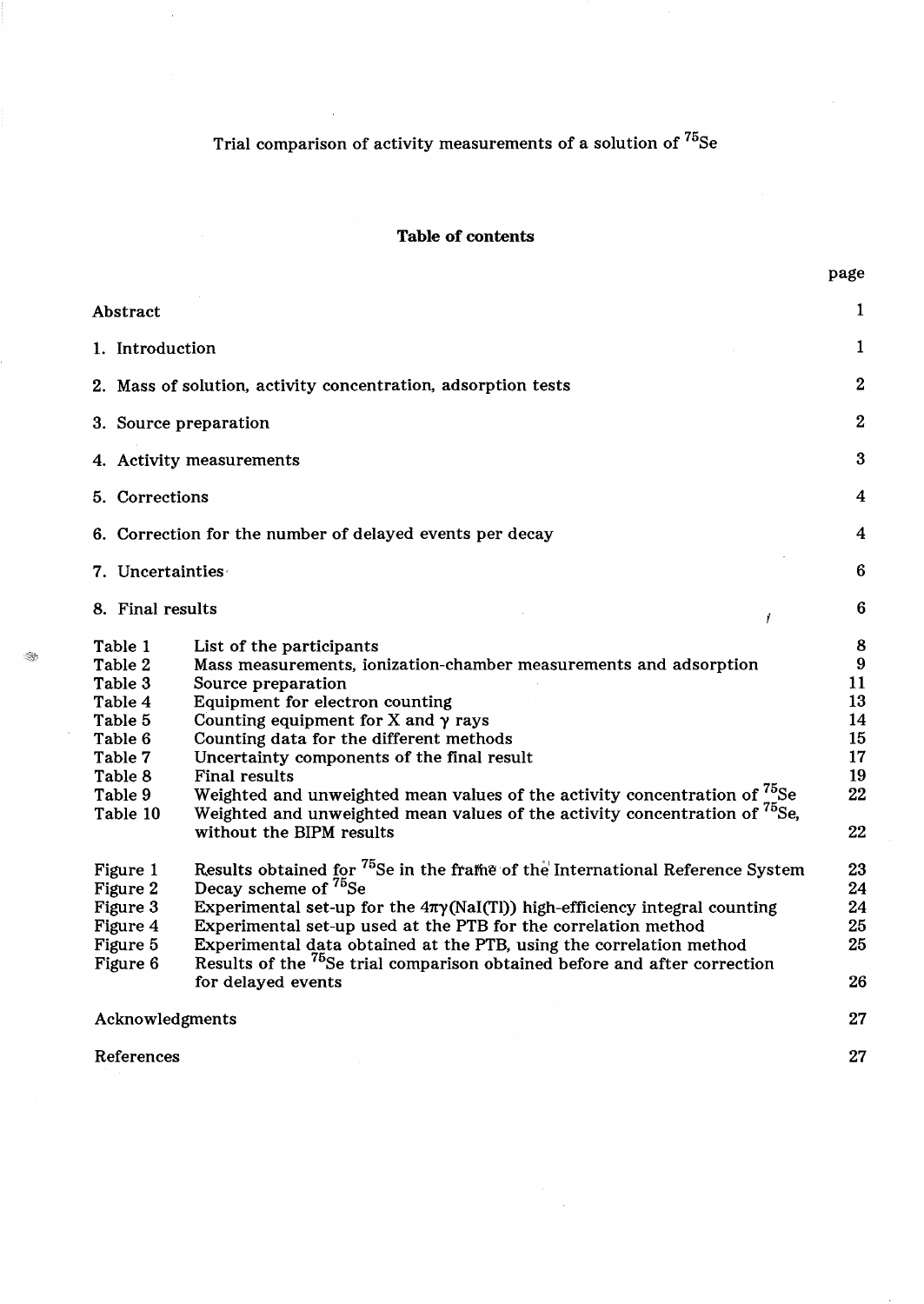#### Abstract

Activity measurements of a  $^{75}$ Se solution supplied by the Physikalisch-Technische Bundesanstalt were performed by five laboratories in the frame of a trial comparison. Different methods were used. Details on source preparation, detectors and counting data are summarized in the report. The measured activity concentration values (based on six results) show a total spread of 8,8 % and a standard deviation of the mean of 1,3 %. The weighted mean value is  $(0.417 \, 3 \pm 0.005 \, 6)$  MBq g<sup>-1</sup>.

#### 1. Introduction

At the 1987 meeting of Section 11 (Mesure des radionucIeides) of the Comite Consultatif pour les Etalons de Mesure des Rayonnements Ionisants (CCEMRI), the Working Group advising on future comparisons chose  $^{75}$ Se as a new nuclide to be the subject of a trial comparison. This radionuclide has already been measured with a good precision (apart from one measurement, the precision is better than 0,5 %) using the ionization chambers f of the International Reference System for the measurement of gamma-ray emitting nuclides (SIR) (Fig. 1): it is of importance because it has applications in the domains of medicine, industry and agriculture [1]. The numerous and well-defined gamma lines emitted from this radionuclide are often used, for example for the calibration of Ge-Li detectors  $[2]$ , but the measurement of the absolute activity of  $^{75}$ Se presents serious difficulties. These are due mostly to the presence of a metastable intermediate state of about 17 ms half life in the decay scheme ([3] and Fig. 2), the feeding of which is not well established. Section II recommended [4] that special attention be paid to the contribution of this long-lived intermediate state and that the activity be determined, if possible, by a direct measurement or, after obtaining more reliable coefficients to describe the feeding of this state, by a conventional coincidence measurement.

The PTB kindly took care of the preparation, bottling and distribution of the solution of  $^{75}$ Se required for the comparison. Unfortunately, the time schedule was too tight to allow Amersham-Buchler to supply the necessary amount of activity to schedule. As a result, the reference date of the measurements had to be postponed by about two months. The ampoules were dispatched from the PTB on 24 April 1989. Each participant (Table 1) received a flame-sealed ampoule filled with about  $3,6$  g of solution.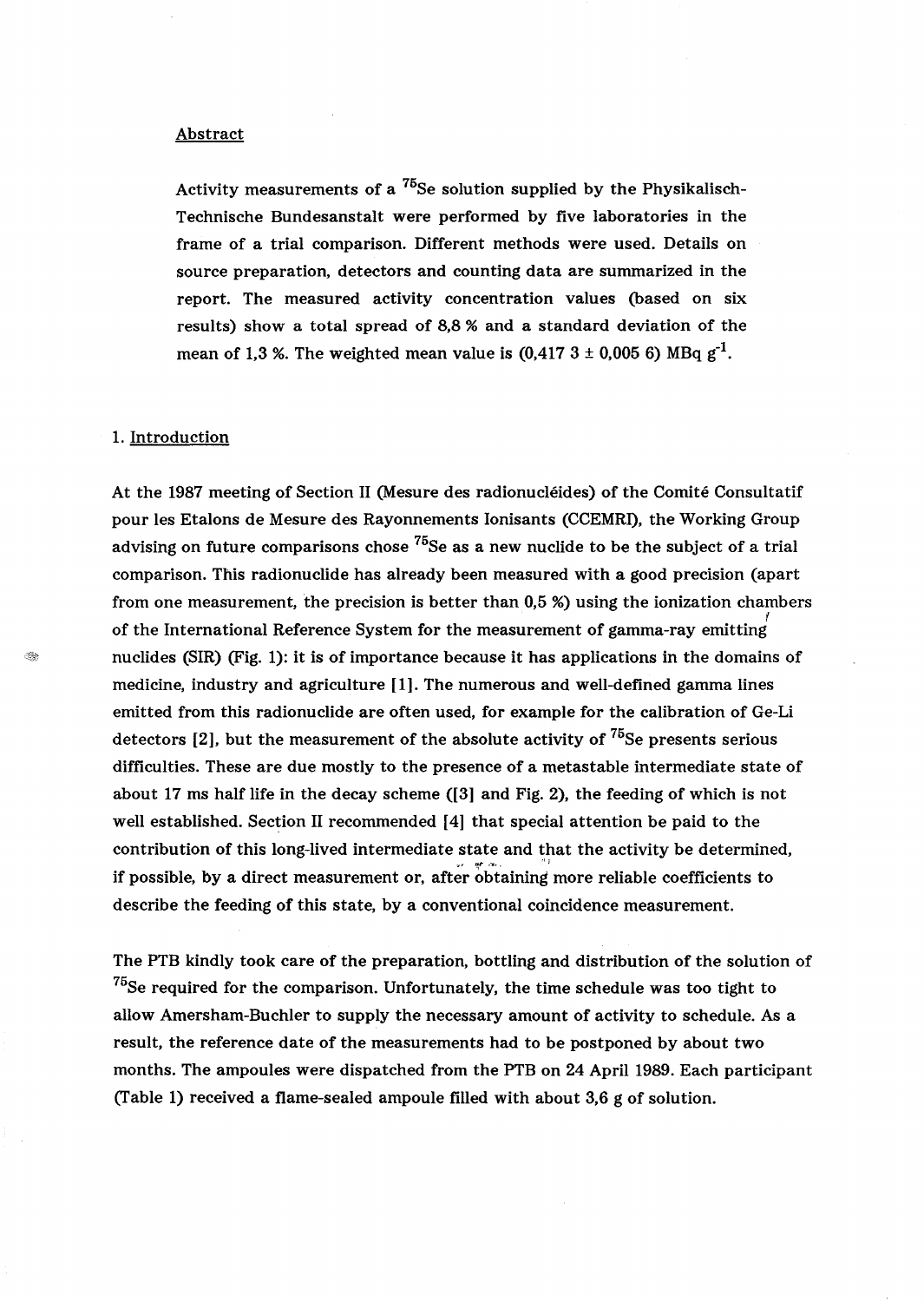The  $^{75}$ Se activity concentration was approximately 0,55 MBq  $g^{-1}$  in an aqueous and slightly alkaline (pH = 8) solution of  $\text{Na}_2\text{SeO}_3$  (sodium selenite) at 50 mg l<sup>-1</sup>. No radionuclide contaminant was detected at the PTB during purity checks. The detection limit for the photons, the emission probability of which is higher than 0,1, was 0,5 %. The recommended half life of  $(119,8 \pm 0,1)$  d, taken from ref. [3], was adopted by all laboratories. Figure 2 shows the simplified decay scheme of  ${}^{75}$ Se.

A new version of the reporting form incorporating suggested improvements was mailed to participants on 21 February 1989. The dead line for the submission of the results was originally fixed as 15 April 1989, but problems with the production of the radionuclide made it necessary to postpone it to 25 July 1989. The reference date was therefore chosen as 15 June 1989. Only one result arrived in time at the BIPM: three followed during the summer and the last two reached the BIPM in October. As the arrival of the results was later than expected, no conclusion concerning the trial comparison could be drawn during the 1989 meeting of Section 11 of CCEMRI.

# 2. Mass of solution contained in the ampoules, activity concentration from ionization chamber measurements and adsorption tests

The activity concentration of the  $^{75}$ Se solution was measured by means of a calibrated ionization chamber in three laboratories (LMRI, OMH and PTB). The PTB chamber was calibrated using the efficiency results of the X-Auger  $(4\pi PPC)$ - $\gamma(NaI(TI))$  coincidence measurements obtained by the extrapolation method in 1976 [5]. The AECL ionization chamber (IC) was not calibrated for  ${}^{75}$ Se, so the activity was calculated from the known IC response as a function of energy. For the emission probability  $P_{\gamma}$  a recently recommended value [7] was adopted. The total mass of solution in the ampoules was also determined and adsorption tests were performed as required. Data concerning these items can be found in Table 2.

#### 3. Source preparation

Most laboratories used an undiluted solution for the preparation of sources. The AECL used also a diluted solution, as did the PTB, for those sources for which the conventional coincidence method was used. For the Nal(Tl) high-efficiency integral counting, the PTB prepared sources from the undiluted solution. The AECL and the PTB brought the solution to pH 8 by adding appropriate amounts of LiOH and NaOH, respectively. All laboratories used gold-coated foils (Au-Pd coated in the case of the AECL). The BIPM made their sources in sandwich form. The OMH used only one foil

2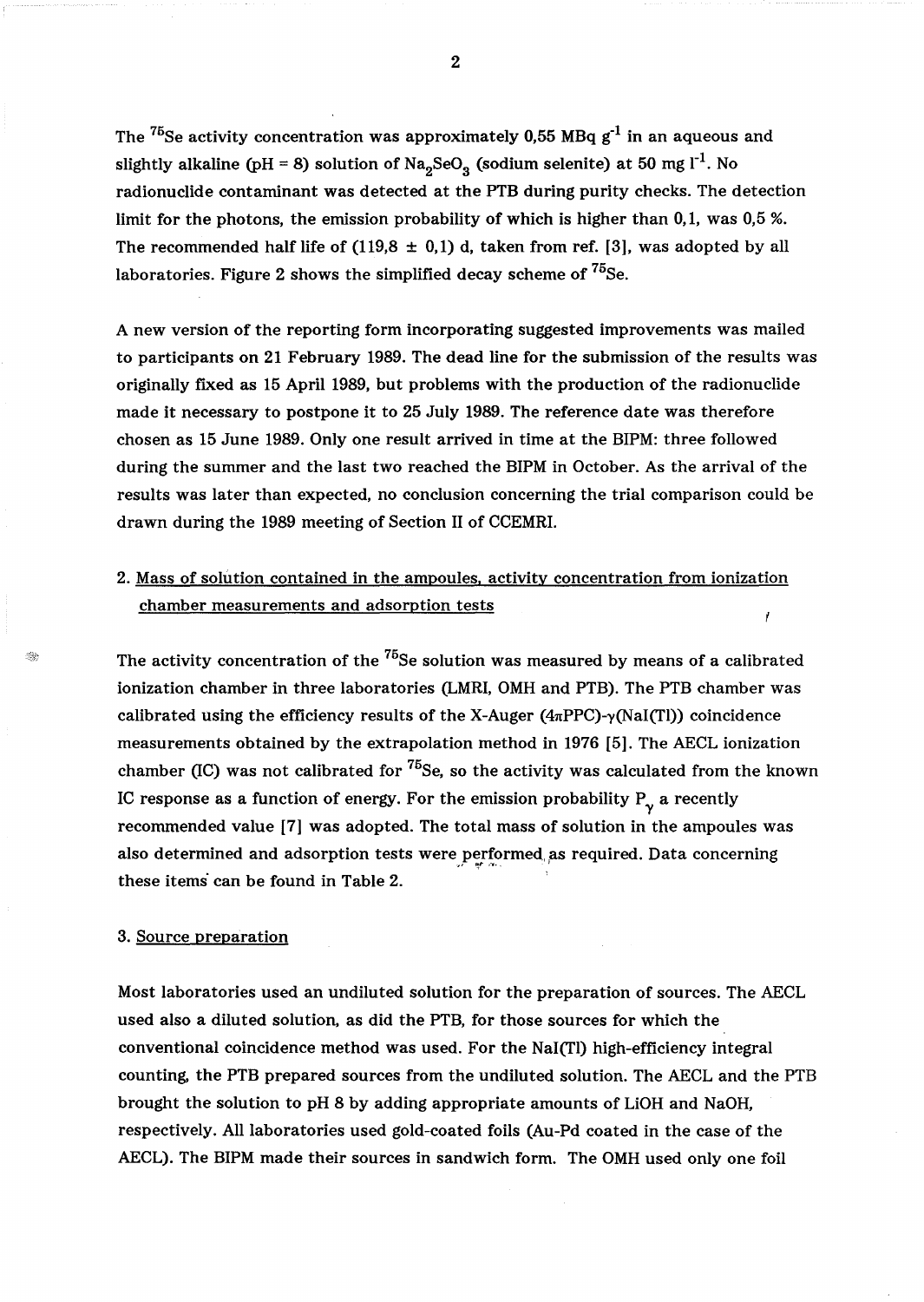gold-coated on both sides. Three participants (AECL, BIPM and OMH) used BaCl, and Na<sub>2</sub>SeO<sub>3</sub> in order to form barium selenite (BaSeO<sub>3</sub>). The PTB added hydrazine to precipitate Se in metallic form. Further details on source preparation are assembled in Table 3.

### 4. Activity measurements

I.

Measurements of the activity concentration of the  $^{75}$ Se solution were performed by two independent methods. Each laboratory used the well-known coincidence method, for which the photons detected in an appropriate window of the  $\gamma$  channel, the events in the  $\beta$  channel (for <sup>75</sup>Se mainly delayed conversion electrons of 12,61 keV, prompt Auger electrons K of 9,11 keY and prompt K-X rays of 10,66 keV) and the coincidence between these two channels are registered. This method implies the use of two corrections: the first consists in an extrapolation to efficiency 1, the second reduces the count by allowing for delayed events which have not been detected in coincidence with the prompt ones. This point will be discussed in section 6. In order to perform the efficiency variation required by this method, four laboratories used a pressurized proportional counter, but with different techniques: the BIPM and the PTB varied the pressure between 0,4 and 1,5 MPa and 0,1 to 3,1 MPa, respectively; the OMH worked at 1,2 MPa and obtained the efficiency variation by adding gold-coated foils to the sources; the LMRI used a pressure of 0,91 MPa, with a threshold variation as extrapolation method. The AECL, as is their custom, maintained atmospheric pressure in the counter but changed the voltage over the range 1,8 to 2,6 kV [10].

Events in the  $\gamma$ -ray channel were detected at the AECL, BIPM and OMH by means of conventional NaI(TI) detectors, whereas the PTB used a well-type NaI(Tl) detector.

The PTB also used the  $4\pi\gamma$ [NaI(Tl)] high-efficiency integral counting described in [8, 9]. A sketch of the experimental set-up is shown in Fig. 3. In this method, when the  $^{75}$ Se radionuclide detection efficiency is calculated from decay-scheme data and detector efficiency, the isomeric state is treated as a separate nuclide. The activity is then determined from the relation  $A = N/\epsilon$ , where N is the integral count rate measured and  $\epsilon$  is the average detection efficiency for a decay of  $^{75}$ Se. The efficiency was evaluated using the calibration curve of the detector in terms of the  $\gamma$ -ray energy and decay scheme data taken from [3]. Decays via the isomeric state are also taken into account. Detection efficiencies for the main decay paths - prompt or delayed - remain close to 1 and as a consequence, to a first approximation, the percentage of EC decays to the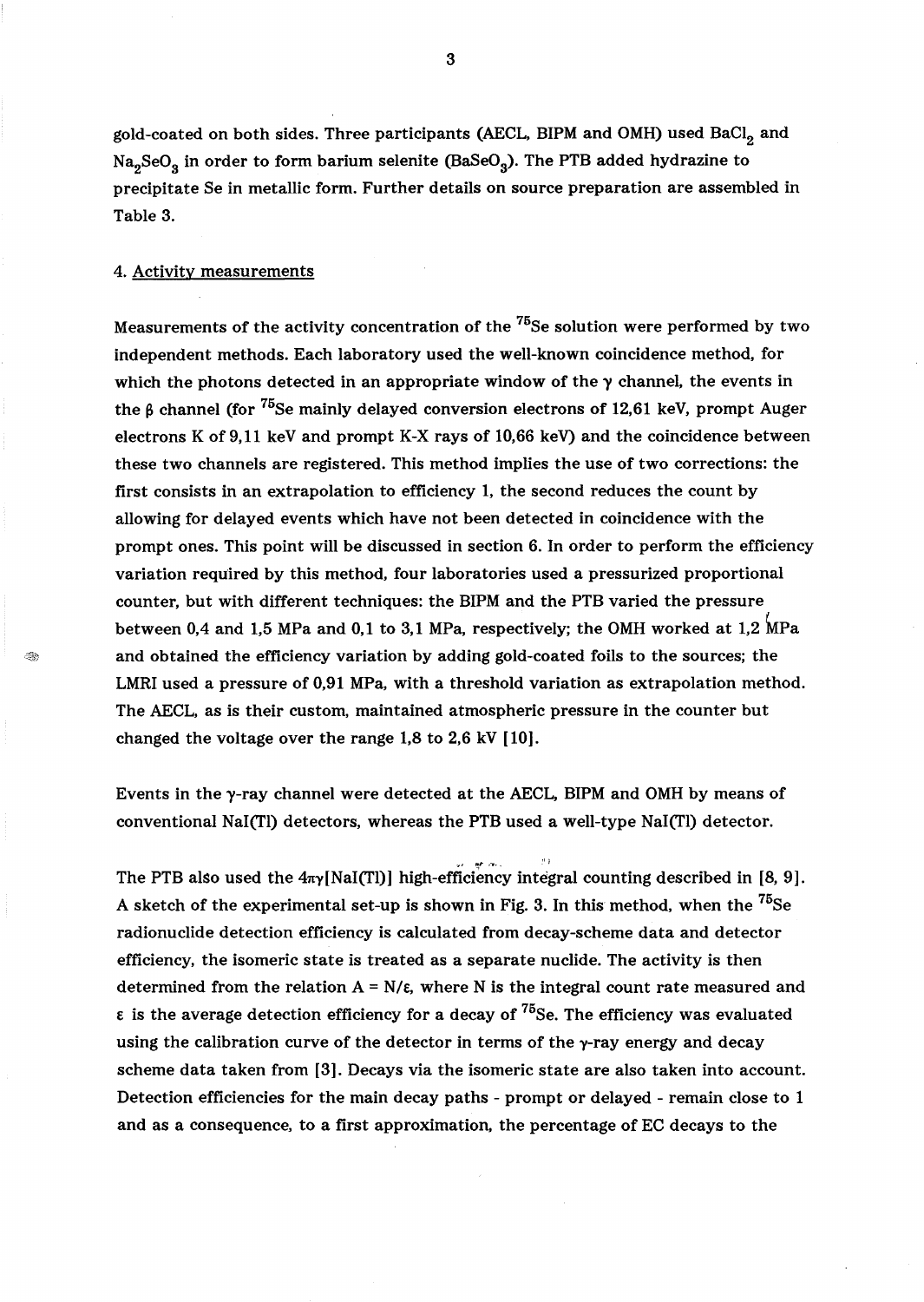isomeric state does not have to be known. However, two important assumptions have to be made in computing the activity value:

- 1. There is no electron capture directly to the ground state,
- 2. The feeding of the isomeric state by the 97 keV transition is  $(6.60 \pm 0.15)$  % and its  $\gamma$ -ray emission probability is  $(3,48 \pm 0,07)$  %.

Further details on the counting equipment and the counting data are listed in Tables 4 and 5.

## 5. Corrections

All participants corrected the observed rates for dead time, background, mass of the source and accidental coincidences. In addition, the AECL corrected the measured  $PC-\gamma$  coincidence rates for delay mismatch. The PTB indicated that the results obtained by means of the  $4\pi\beta-\gamma$  coincidence method depend on the slope of the fitted linear function. This' effect is due to self absorption in the source reducing the efficiency of 13,5 keY conversion electrons from the decay of the metastable state. To estimate the self absorption of conversion electrons, the efficiency for K-Auger electrons has been measured via the capture efficiency from which the X-ray efficiency is subtracted as  $P_{\kappa^{\omega}\kappa}$  for infinitely high gas pressure in the proportional counter. Both the K-Auger electron efficiency and the measured activity values show a linear dependence on the number of VYNS-foils placed on the source to vary the efficiency. This allows to extrapolate the function of activity values to the (negative) number of VYNS-foils corresponding to the case of efficiency equal to one suggesting to lower the result of the discriminator method by 1,2 %. This should be considered as a lower limit for the activity value, since on the average the conversion electrons from the decay of the  $\rm{metastable}$  state have energies 50 % higher than the K-Auger electrons and may undergo less absorption than assumed.

### 6. Correction for the number of delayed events per decay

To obtain the true value for the activity of the radioactive  $^{75}$ Se solution, it is necessary to correct the extrapolated values  $N_{o}$  for the influence of the delayed events which have been registered in the  $\beta$  channel with the prompt ones. Some years ago Lewis et al. [11], by a correlation method, determined a value of  $(5.40 \pm 0.35)$  % for this correction. This is in good agreement with the value  $(5.5 \pm 0.5)$  % deduced from the nuclear decay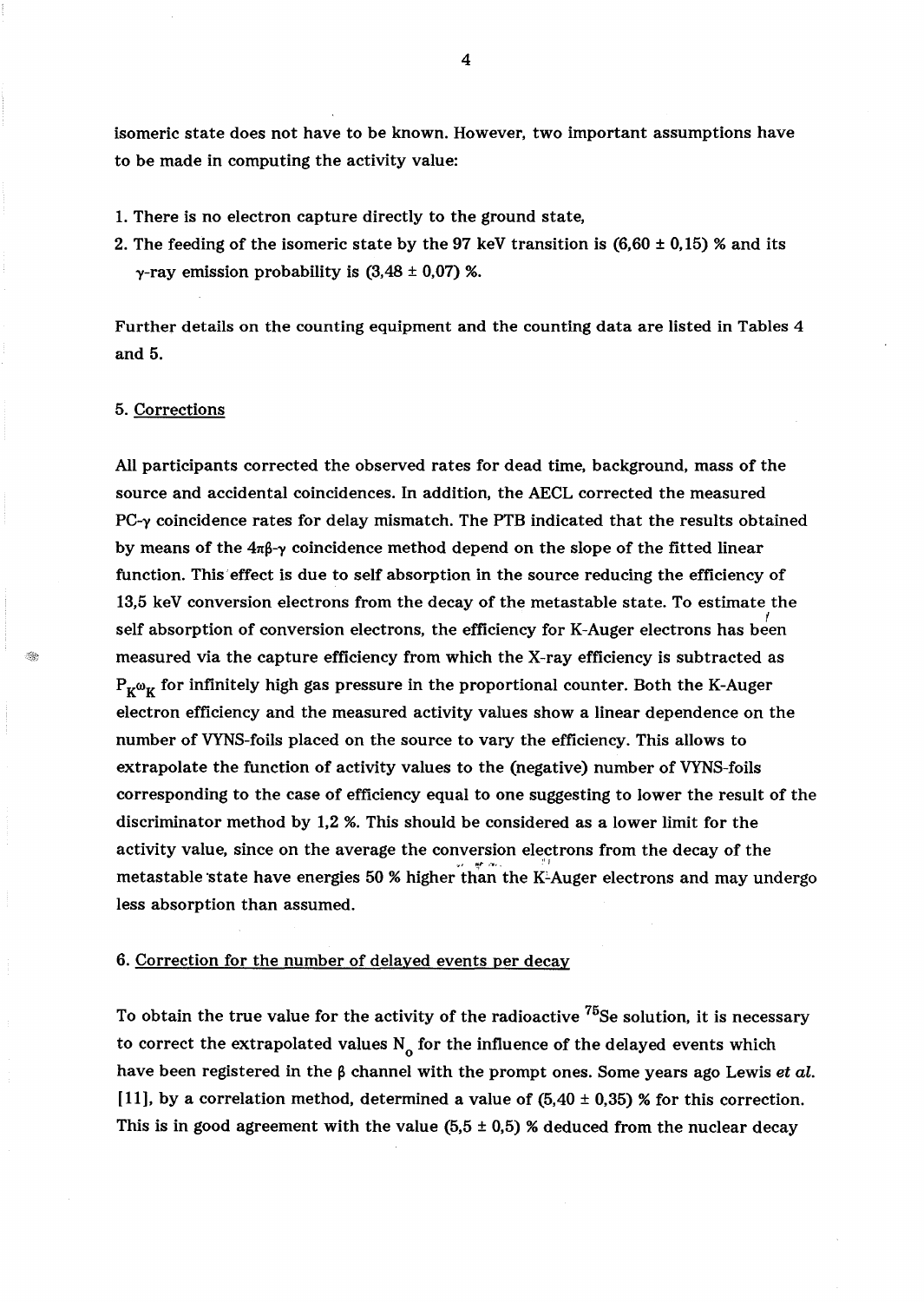scheme data given in [12, 13, 14]. However, more recent decay-scheme evaluations, e.g. [3], suggest values as high as 7,4 %.

- The AECL recalculated the number of delayed conversion electrons on the basis of the nuclear data listed in [3] for two windows set on the  $\gamma$  channel. For the range 15 to 340 keV they found a value of  $(8,1 \pm 1,5)$  %, whereas for the range 340 to 635 keV the value was  $(7.4 \pm 1.5)$  %.

- The BIPM used for this correction the experimental value of 5,4 % taken from [11].

- The LMRI performed similar calculations taking the values  $P_K = 0.875 \pm 0.003$ , and from [3] the values  $\alpha_K = 167 \pm 5$  and  $\alpha_t = 211 \pm 7$  for  $\gamma_1 = 24$  keV. The  $\gamma$  emission probability  $I_{\nu1}$  = 0,000 30 ± 0,000 06 was taken from an updated evaluation of A. Nichols for γ-ray standards [15]. This yields a value of  $(5.9 \pm 1.2)$  % for the correction under the assumption that the detection efficiency of the conversion electrons is negligible. In order to approach this condition the sources were sandwiched and the assumption was partly tested using sources covered with additional absorbing foils.

- The OMH established the contribution of the delayed fraction to the total count rate in the EC channel by measuring weak  $^{75}$ Se sources of 55 and 110 Bq, respectively, with increasing dead times of the extending type, the values of which were close to the half life of the isomeric state.

- The PTB applied the correlation method of Lewis et al. [4] to determine the fraction of delayed events in the proportional counter caused by transitions from the 304 keY isomeric level of  $^{75}$ As. The experimental set-up is shown in Fig. 4. The experimental data leading to the determination of the fraction of delayed events are presented in Fig. 5. On this figure the ratio  $(N_{pr}+N_{del})/N_{pr}$  is plotted versus  $(1-\epsilon)/\epsilon$ , where  $N_{pr}$  and  $N_{del}$  are the numbers of the prompt and the delayed events, respectively. The experimental data could be fitted by a straight line in the range  $0 \leq (1-\varepsilon)/\varepsilon \leq 2$  and an extrapolation to 0 gave a value of  $(6.5 \pm 0.2)$  % for the required parameter. Assuming the extrapolation function being curved this value is a lower limit for the fraction of detectable delayed events.

As may be seen, the estimates of the fraction of delayed events detected with the prompt ones range from  $(5.40 \pm 0.35)$  % to  $(8.1 \pm 1.5)$  %. The uncertainties of assessment differ greatly from one laboratory to another because the crucial datum, the intensity of the 24 keY transition, has not been well measured directly. As a consequence, it is

5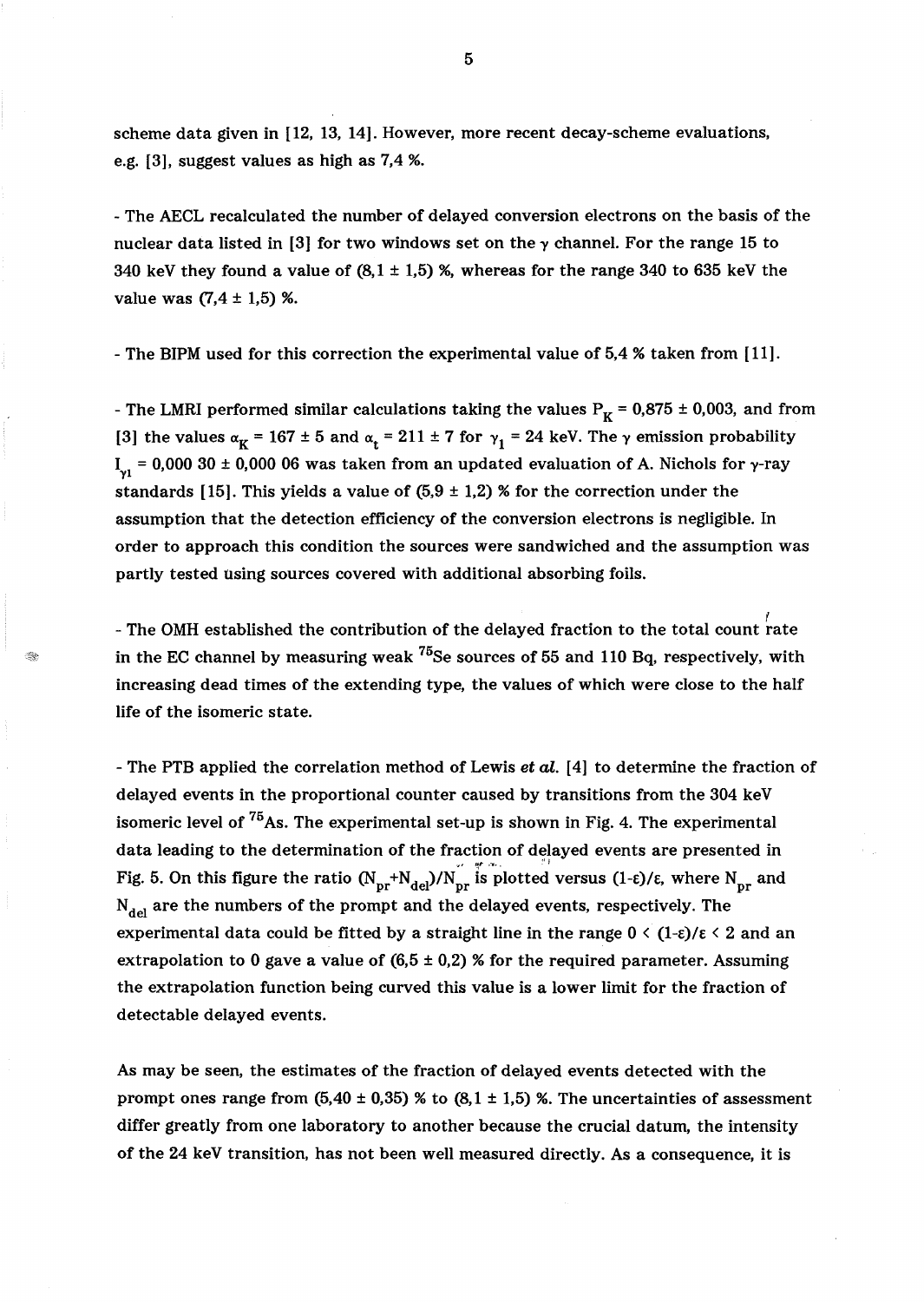necessary to compare the values of the activity before and after applying the correction so as to have a suitable basis for judging the quality of the measurements.

## 7. Uncertainties

The combined uncertainties and their components on the final result are given in Table 7. The uncertainties in the experimental extrapolated value  $N_{\alpha}$ , including the delayed events, are also listed. The total combined uncertainties refer to the value of the activity concentration and include the contribution due to the decay scheme parameters.

The following tentative conclusions can be drawn:

1. In the case of the  $\beta-\gamma$  coincidence method, the uncertainties due to the extrapolations and to the corrections for the delayed events give the main contributions to the total uncertainties for the AECL, the BIPM and the OMH. The PTB found that the main contribution to the uncertainty stemmed from self-absorption in the source. The LMRI did not report a value for the component due to the extrapolation.

2. In the case of the high  $\gamma$ -efficiency method, counting statistics and decay-scheme parameters are the main sources of uncertainty.

The indicated total uncertainties are in most cases larger than or equal to 1 %. Only the OMH found a lower value (0,5 %). This seems to indicate that the laboratories are not very confident of their results. Moreover, as noted earlier, the use of the value for the fraction of delayed events significantly increases the overall uncertainty. This confirms the PTB suggestion that the coincidence method will not be the best for determining the activity concentration of  $^{75}$ Se until the value for the fraction of delayed events is more accurately known.

#### 8. Final results

To obtain the activity concentration of the solution of <sup>75</sup>Se, different extrapolation methods were used. The AECL performed an extrapolation to efficiency  $\epsilon_x = 1$  by using polynomials of the first and the second order for each source and for two different windows. They then calculated a weighted mean value for each case. The BIPM made an extrapolation for all sources to efficiency 1. The LMRI performed an extrapolation for each source and evaluated an unweighted mean of the results obtained from their five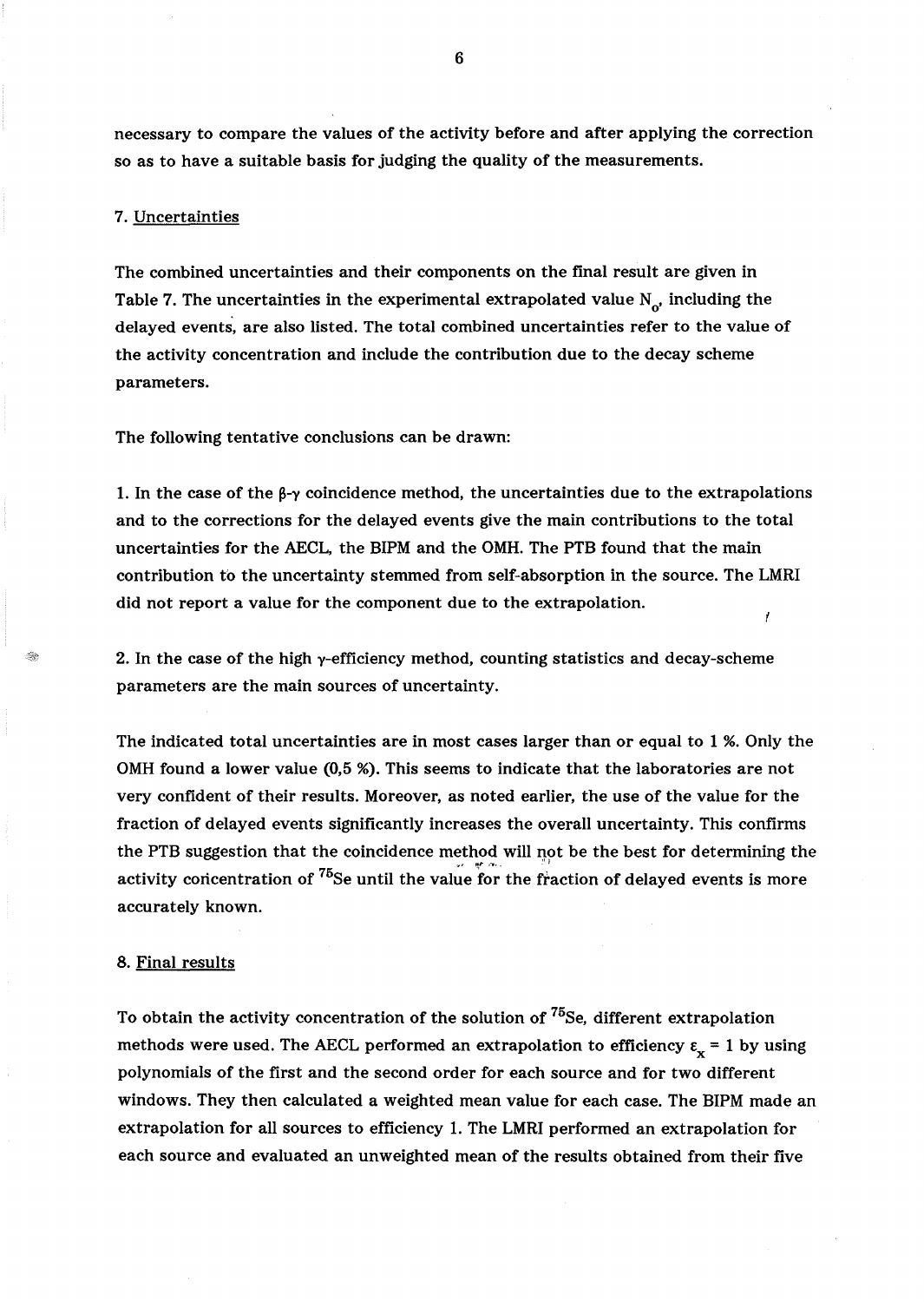sources. The OMH performed a second-order extrapolation for each source and then calculated an unweighted mean from the individual results. The PTB used the coincidence method with just one source for the evaluation of the activity concentration. For the high  $y$ -efficiency method, the final result is the unweighted mean of eight runs (each consisting of ten individual measurements of 100 s) with four sources.

The results are presented in Table 8 and in Figure 6. They are given before and after applying the correction for the fraction of delayed events detected with the prompt ones. All laboratories - with the exception of the BIPM - found similar activity concentrations and the agreement between their results is not affected by the correction for the delayed events. Measurements with the high  $\gamma$ -efficiency technique give results compatible with those obtained at the AECL, the LMRI, the OMH and the PTB after correction for the delayed events.

The complete set of results may be combined to provide weighted and unweighted means for the'reference date of 1989-06-15, 0 h UT. Both means are listed in Table 9. The value used for the AECL in this computation is the weighted mean value of the two individual results which have been obtained with a second-order least squares fit  $^{'}$ and seem to be the most reliable ones. Table 10 shows the same quantities, without the BIPM results. In this case, the agreement is much better and, as expected, the uncertainties are smaller (up to three times). The reasons for the discrepancy between the BIPM results and those of all other laboratories have not been explained yet and further measurements are necessary.

The results of this trial comparison cover a total range of 44,7 kBq  $g^{-1}$  (10,1 %) and the deviations of the lowest and the highest values from the weighted mean are - 7 % and + 3,1 %, respectively, when no correction for the delayed events is applied. It follows that for the activity measurements the total range is 36,9 kBq  $g^{-1}$  (8,8 %) and the greatest deviations from the weighted mean are - 6,1 % and + 2,7 %.

7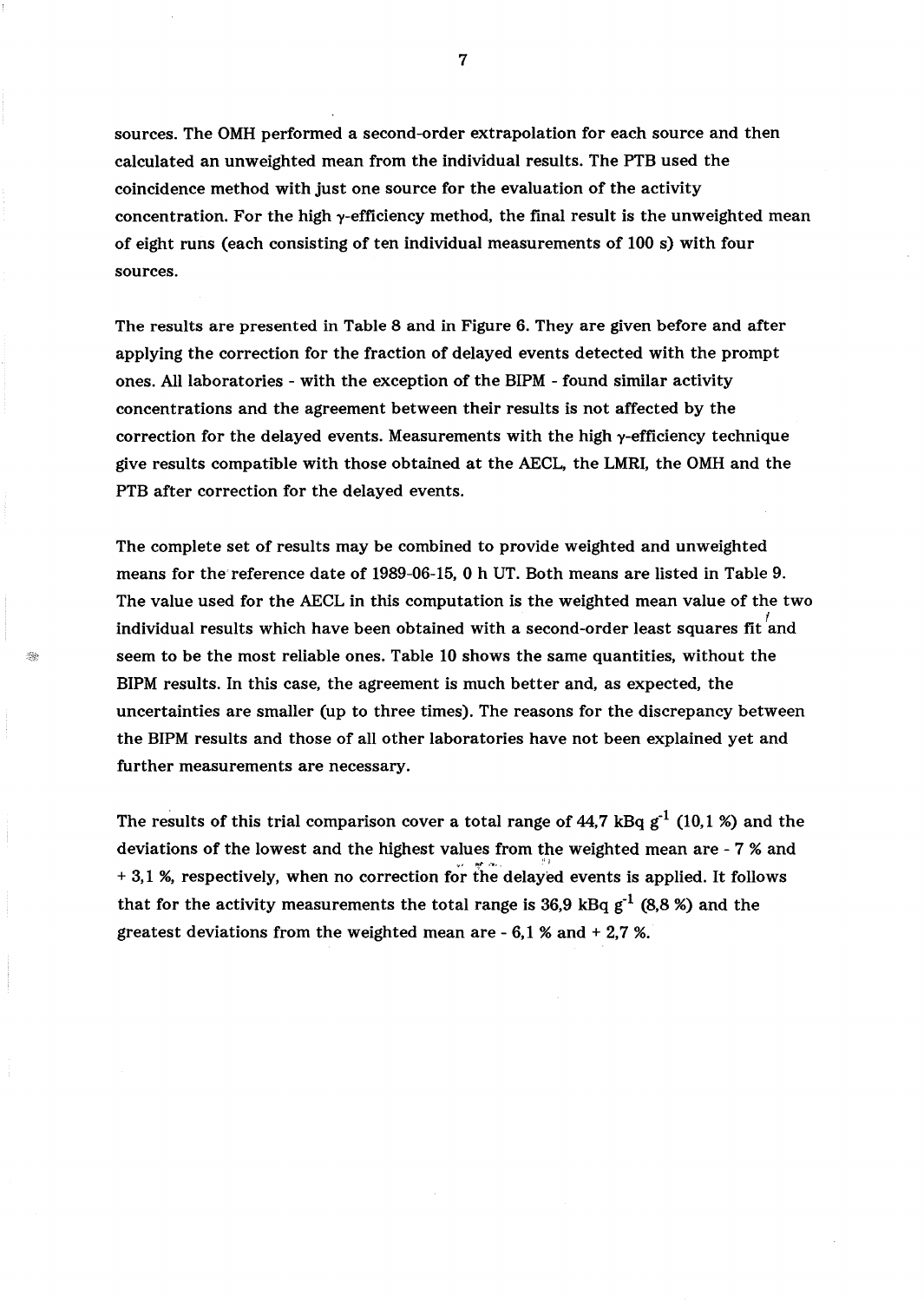Table 1 - List of the participants and names of the persons who carried out the measurements

AECL Atomic Energy of Canada Limited, Chalk River, Canada (R.H. Martin)

BIPM Bureau International des Poids et Mesures, Sevres, France (P. Breonce, C. Colas, G. Ratel and C. Veyradier)

LMRI Laboratoire de Metrologie des Rayonnements Ionisants, Saclay, France (P. Blanchis, J. Bouchard and B. Chauvenet)

OMH Országos Mérésügyi Hivatal, Budapest, Hungary (M. Csikós, Gy. Horváth, Á. Szörényi and A. Zsinka)

PTB Physikalisch-Technische Bundesanstalt, Braunschweig, Federal Republic of Germany

 $\mathbf{r}$  is the set of

I

(U. Schötzig,  $4\pi\gamma$  high efficiency counting;

E. Funck and R. Klein, coincidence method;

H. Janssen, correlation method)

8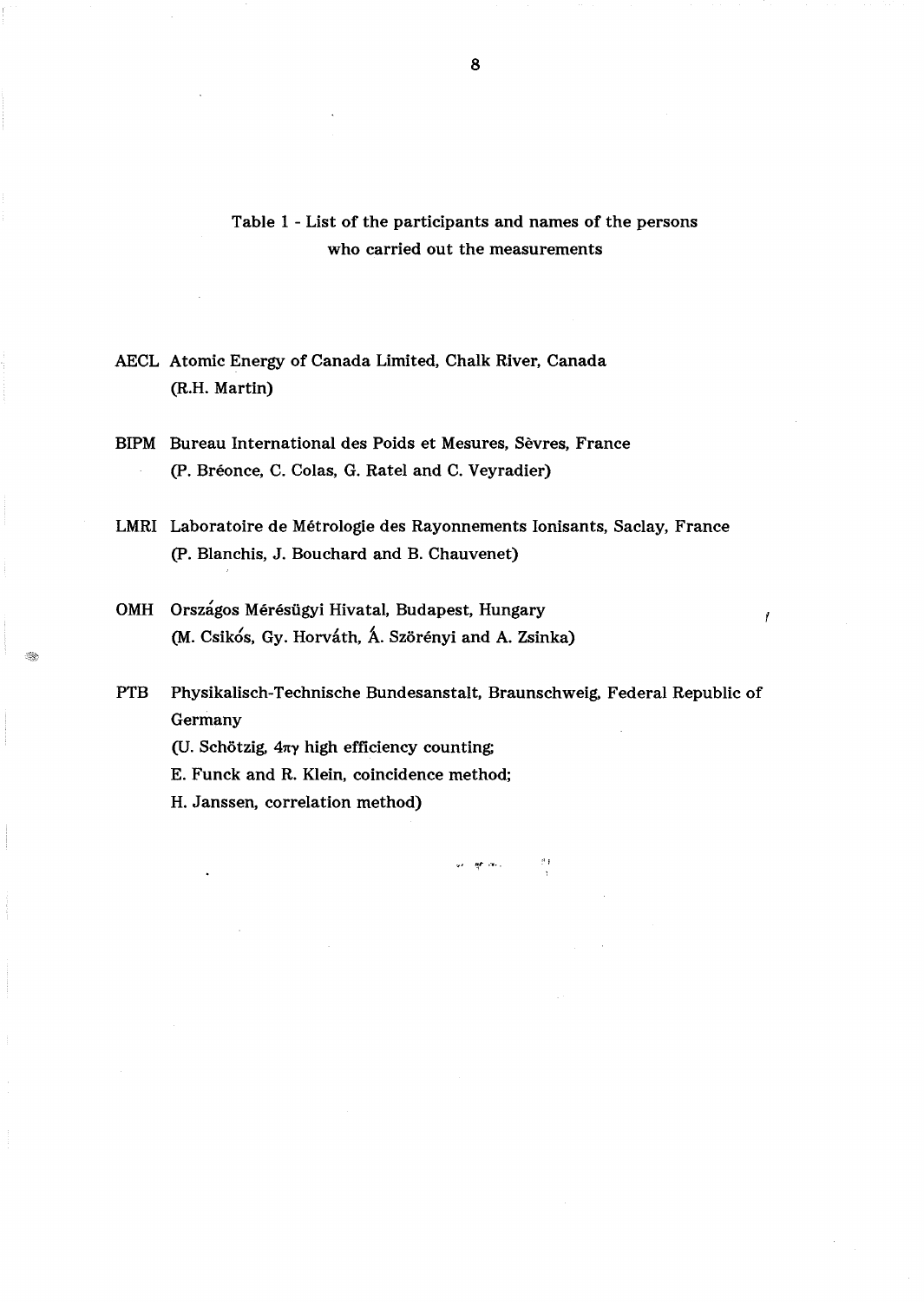| Laboratory                                                                             | <b>AECL</b>                       | <b>BIPM</b>                     | LMRI               | OMH                | <b>PTB</b>                           |
|----------------------------------------------------------------------------------------|-----------------------------------|---------------------------------|--------------------|--------------------|--------------------------------------|
| Ampoule number                                                                         | 89-391                            | 89-387                          | 89-388             | 89-390             | 89-386                               |
| $\left( g\right)$<br>Mass of solution                                                  |                                   |                                 |                    |                    |                                      |
| - indicated by PTB                                                                     | 3,600 9                           | 3,6057                          | 3,596 6            | 3,600 6            | 3,654 5                              |
| - determined by laboratory                                                             | 3,5819                            | (1)<br>3,5989<br>(2)<br>3,595 5 | 3,596 0            | 3,587 1            | 3,654 5                              |
| Ionization chamber measurements                                                        |                                   |                                 |                    |                    |                                      |
| (3) $(kBq g^{-1})$<br>Activity concentration<br>$(1989-06-15, 0 h UT)$<br>at ref. date | $438 \pm 15$<br>$\left( 4\right)$ |                                 | 418,0              | 426,2              | 426,27<br>(5)                        |
| Date of measurement                                                                    | $(1989 - 05 - 08)$                |                                 | $(1989-07-27)$     | $(1989 - 05 - 02)$ | $(1989 - 04 - 14)$<br>to 1989-04-21) |
|                                                                                        | ٤                                 |                                 |                    |                    |                                      |
| (6) $(kBq g^{-1})$<br>Activity concentration<br>$(1989-06-15, 0 h UT)$<br>at ref. date | 嗥<br>Ą                            |                                 | 417,7              | 426,5              | 426,33                               |
| Date of measurement                                                                    |                                   |                                 | $(1989 - 08 - 02)$ | $(1989 - 05 - 02)$ | $(1989 - 04 - 24)$                   |
| <b>Adsorption tests</b>                                                                | $\sim -\frac{1}{m}$               |                                 |                    |                    |                                      |
| Activity remaining in the "empty"<br>original ampoule after 2 rinsings                 |                                   |                                 |                    |                    |                                      |
| with 5 cm <sup>3</sup> of distilled water<br>(Bq)                                      | $22 \pm 4$                        | $\bf{0}$                        | 144                | $42 \pm 11$        |                                      |
| <b>Additional rinsings</b>                                                             | $\bf{0}$                          | $\bf{0}$                        | $\boldsymbol{2}$   | (7)<br>$2^{\circ}$ |                                      |
| (Bq)<br>Final residual activity                                                        |                                   |                                 | 44                 | $37 \pm 9$         |                                      |
| Date of test                                                                           | $(1989 - 05 - 11)$                | $(1989 - 05 - 12)$              | $(1989-08-03)$     | $(1989 - 05 - 03)$ |                                      |
| Measuring instrument used                                                              | Ge spectrometer                   | ionization                      | Ge-Li              | calibrated Ge-Li   |                                      |
|                                                                                        |                                   | chamber                         | spectrometer       | spectrometer       |                                      |

 $\sim$ 

# Table 2 - Mass measurements, ionization-chamber measurements and adsorption

 $\mathcal{L}^{\mathcal{L}}$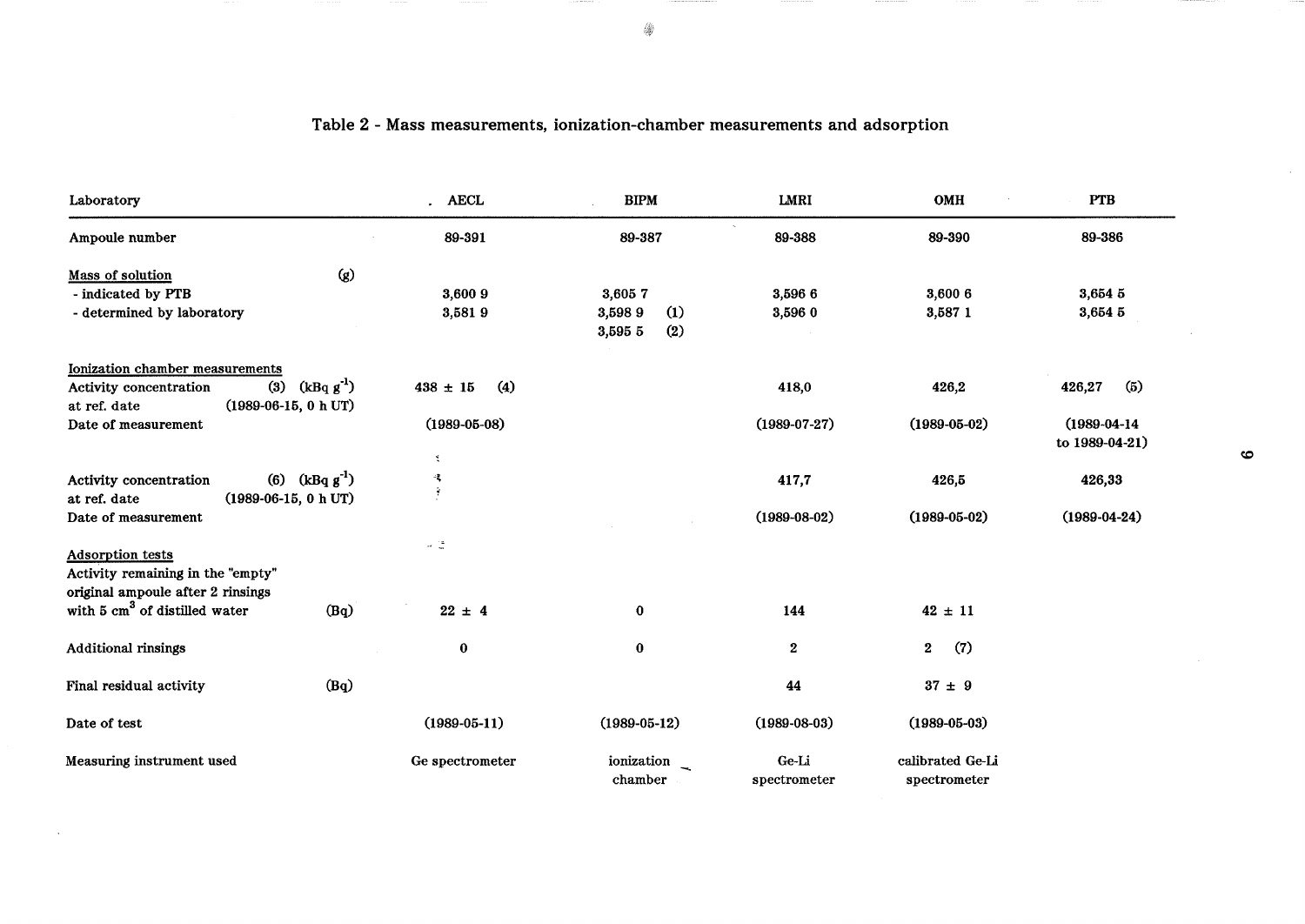# Table 2 (continued)

- (1) With ampoule.
- (2) With pycnometer.
- (3) Before opening the original ampoule.
- (4) The ionization chamber was not calibrated for this nuclide.
- (5) The ionization chamber efficiency results from X-Auger ( $4\pi$ PPC)- $\gamma$ (NaI(Tl)) coincidence measurements in 1976 [6]. The fraction of the detected conversion electrons following the isomeric 304 keY state was assumed to be 5,4 % [7] and subtracted from the result of the coincidence measurement. The results of the present measurement were not taken into account for this determination.

~. "',,. ''''-, ",

ł

- (6) After transfer to another ampoule.
- (7) With diluent (50 µg Na<sub>2</sub>SeO<sub>3</sub> per g of distilled water).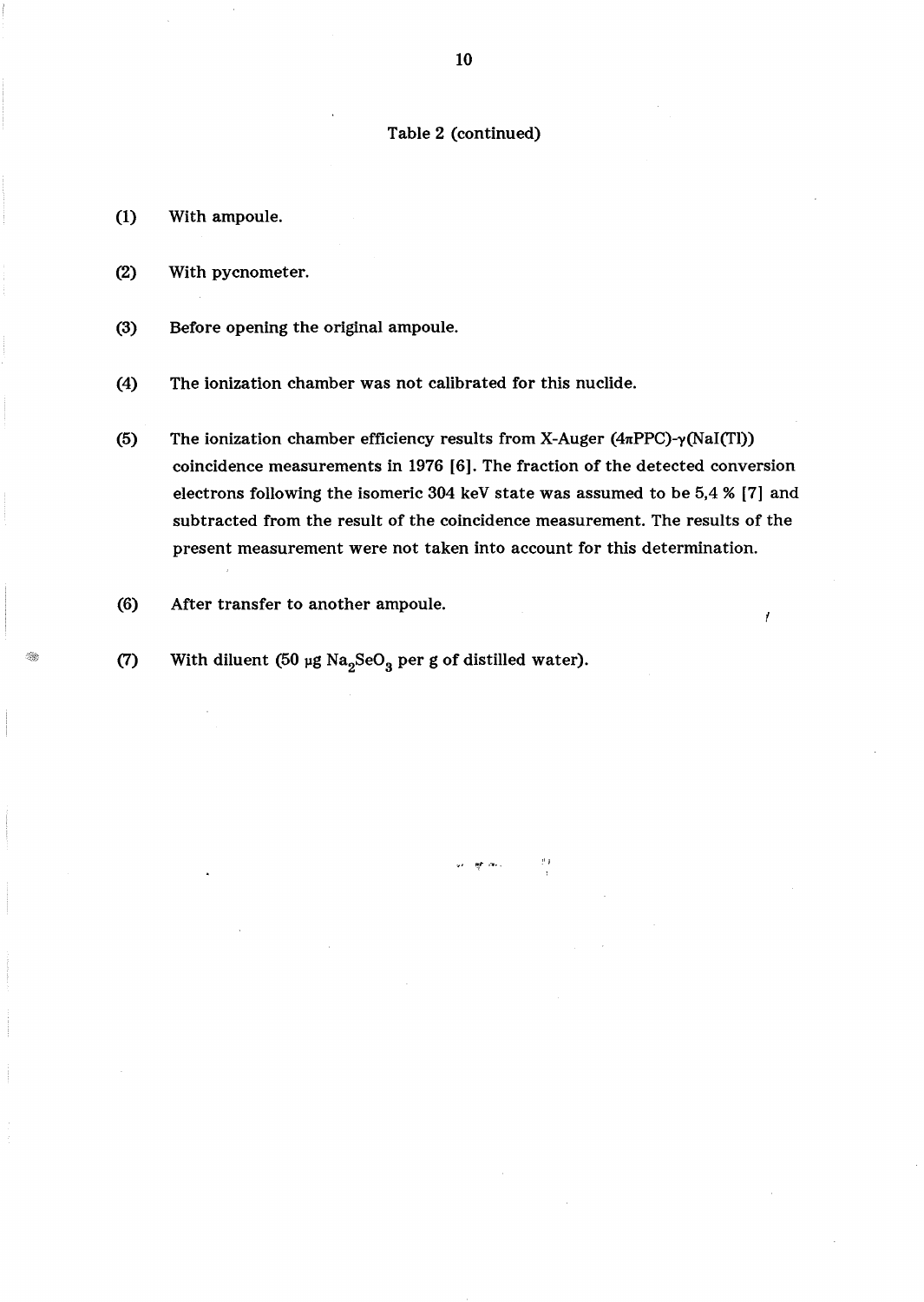| Laboratory                       | AECL <sup>*</sup>                                       | <b>BIPM</b>                       | LMRI       | <b>OMH</b>                                                           | PTB**                                                                                                           |
|----------------------------------|---------------------------------------------------------|-----------------------------------|------------|----------------------------------------------------------------------|-----------------------------------------------------------------------------------------------------------------|
| <b>Dilution</b><br>- Diluent     | distilled $H2O + LiOH$<br>$pH = 8$                      |                                   |            | $50 \mu g$ Na <sub>2</sub> SeO <sub>3</sub> /g of<br>distilled water | 45 µg ml <sup>-1</sup> Na <sub>2</sub> SeO <sub>3</sub><br>in aqueous solution<br>adjusted to pH 8<br>with NaOH |
| - Number of dilutions            |                                                         |                                   |            |                                                                      |                                                                                                                 |
| - Dilution factors               | 1,0<br>2,600 4                                          | 1,0                               |            | 1,0                                                                  | 10,19<br>1,0                                                                                                    |
| <b>Source preparation</b>        |                                                         |                                   | (2)        |                                                                      |                                                                                                                 |
| - Source backing (substrate)     | <b>VYNS</b>                                             | $\left( 1\right)$<br><b>VYNS</b>  |            | VYNS ( $\approx 20 \text{ µg cm}^{-2}$ )                             |                                                                                                                 |
| - Metal coating                  | Au-Pd                                                   | Au                                |            | Au                                                                   | Ag-Pd ( $\approx$ 15 µg cm <sup>-2</sup> )                                                                      |
| - Number of films                |                                                         | 2                                 |            | (3)<br>$\bf{2}$                                                      |                                                                                                                 |
| - Metal layers                   |                                                         |                                   |            |                                                                      |                                                                                                                 |
| above                            |                                                         |                                   |            |                                                                      |                                                                                                                 |
| below                            |                                                         |                                   |            |                                                                      |                                                                                                                 |
| - Precipitation                  | BaCl <sub>2</sub> 90 µg ml <sup>-1</sup> , 1 to 3 drops | BaCl <sub>2</sub> 100 µg $g^{-1}$ |            |                                                                      | (5)                                                                                                             |
| - Disposed mass of solution (mg) | 15 to 53<br>16 to 50                                    | $20$ to $100$                     | 50         | 15                                                                   | 11<br>8                                                                                                         |
| - Drying                         | dessicator<br>laboratory air                            | air                               |            | dry silicagel at                                                     | air drying                                                                                                      |
|                                  | or                                                      |                                   |            | room temperature                                                     |                                                                                                                 |
|                                  | laboratory air                                          |                                   |            |                                                                      |                                                                                                                 |
|                                  | at $T = 25 °C$                                          |                                   |            |                                                                      |                                                                                                                 |
| - Type of balance used           | M5 Mettler                                              | Sartorius 4504MP8                 | M5 Mettler | M5 Mettler SA                                                        | ME22 Mettler                                                                                                    |
| - Number of sources prepared     | 9<br>5                                                  | 24                                | 10         | $\left( 4\right)$<br>26                                              | (6)<br>(7)<br>6<br>4                                                                                            |

\* When there are two values in this column the figure on the left-hand side correspond to the dilution factor 1 and those on the right-hand side to the dilution factor 2,600 4.

 $\sim 10^{-1}$ 

 $\sim$ 

•• When there are two values in this column the figures on the left-hand side correspond to the high y-efficiency method and those on the right-hand side to the coincidence method.  $\overline{\phantom{m}}$ 

 $\sim 10^{-1}$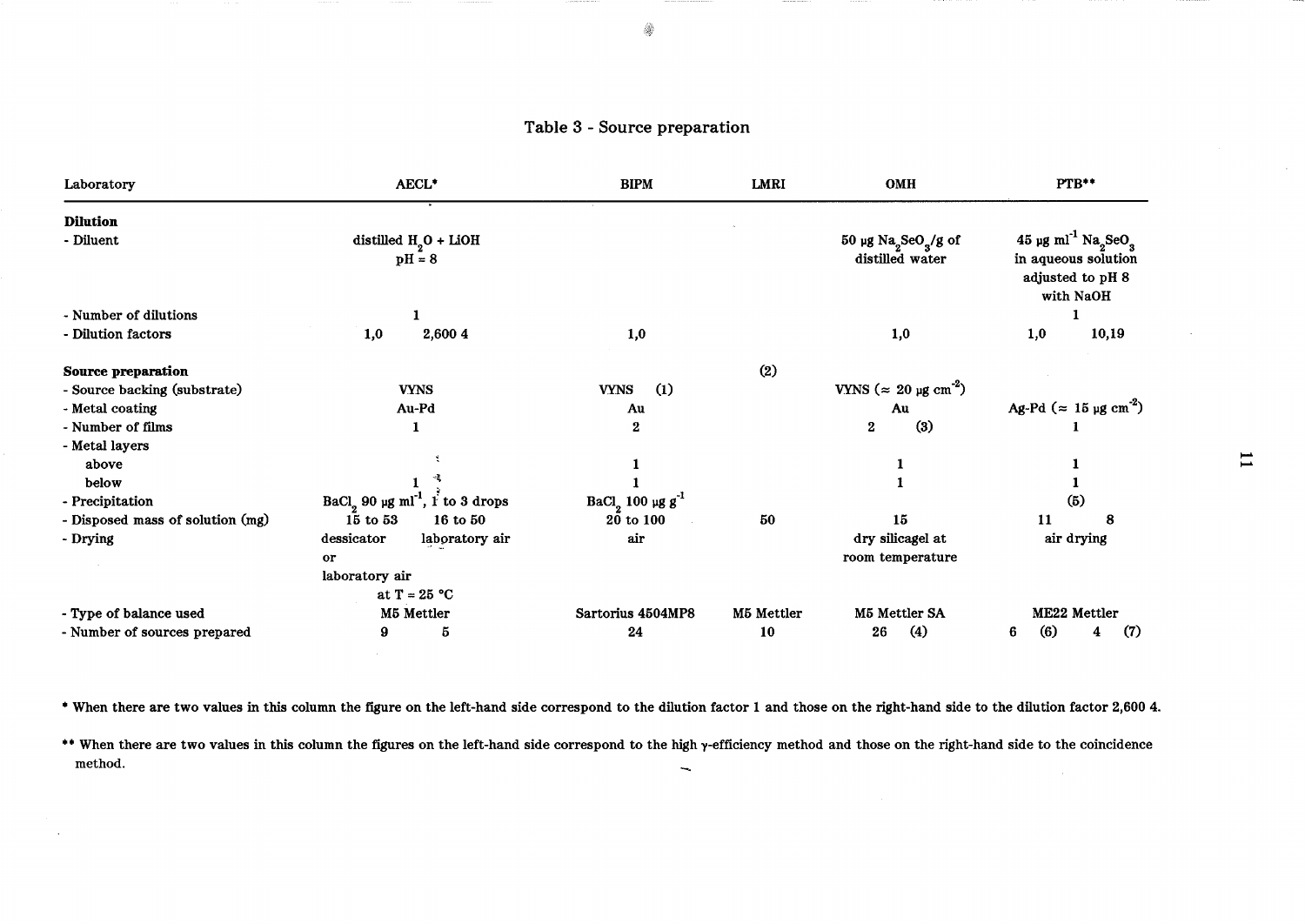## Table 3 (continued)

- (1) The sources were sandwiched.
- (2) Two sets of 5 sources were prepared.
	- a) 2 Au-coated mylar (250  $\mu$ g cm<sup>-2</sup> mylar + 50  $\mu$ g cm<sup>-2</sup> Au coating).

b) 2 Au-coated thin films (40  $\mu$ g cm<sup>-2</sup> collodion + 40  $\mu$ g cm<sup>-2</sup> Au coating). Only the first set was used to evaluate the activity because the coatings of these sources are assumed to cut the Auger and conversion electrons from the 24 keY transition and therefore to allow one to perform a linear extrapolation. The other set was used in order to look at non-linearities which are due to the variation of detection efficiency for conversion electrons.

- (3) For the efficiency variation further foils were added.
- f (4) 16 sources were prepared following the recommended method 1 [8] applying 60 µg BaCl<sub>2</sub>/g of distilled water.

- 10 sources were prepared using an ion exchange resin as basis for the radioactive material. The procedure was as follows: anion- and cation-exchanging resins were deposited onto the usual VYNS foils; radioactive material was dropped onto the resin and dried by silicagel in a desiccator; distilled water was dropped onto the dried material to help it to spread uniformly over the active spot; sources were again dried.

"/

- (5) Aqueous solution of 60 µg ml $^{-1}$  hydrazine (N $_2\rm{H}_{4}$  .  $\rm{H}_{2}SO_4$ ), one drop of about 10 mg per source.
- (6) Prepared on 1989-05-05.
- (7) Prepared on 1989-07-12.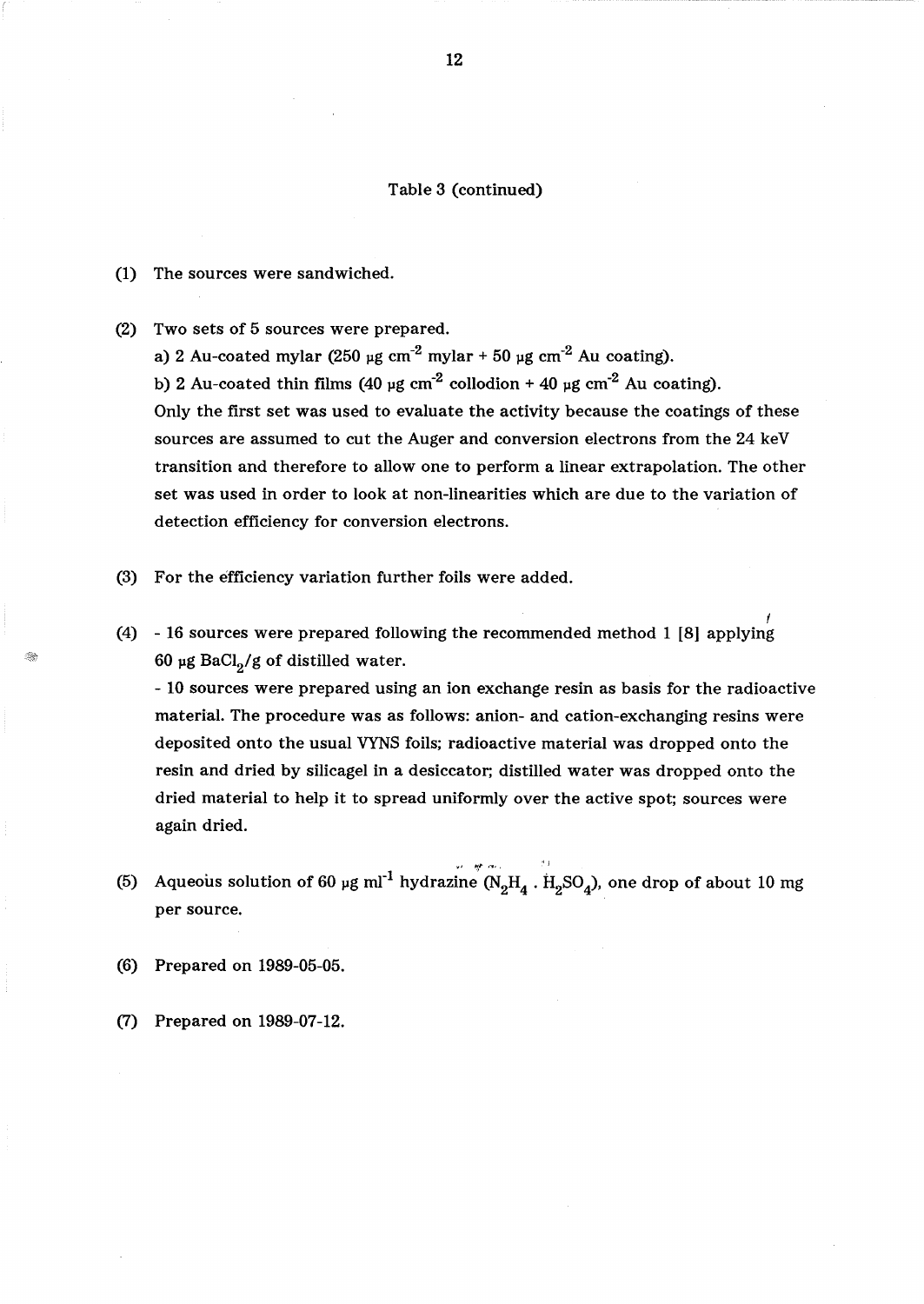# Table 4 - Equipment for electron counting

◈

| Laboratory                  |       | <b>AECL</b>                         | <b>BIPM</b><br>LMRI |                 | OMH                | <b>PTB</b>       |
|-----------------------------|-------|-------------------------------------|---------------------|-----------------|--------------------|------------------|
| <b>Proportional counter</b> |       |                                     |                     |                 |                    |                  |
| Wall material               |       | stainless steel                     | stainless steel     | perspex         | aluminium          | (3)<br>aluminium |
| Height of each half         | (mm)  | 21                                  | 20                  | 25              | 20                 | 20               |
| <b>Anode</b>                |       |                                     |                     |                 |                    |                  |
| - Nature                    |       | W(Au-coated)                        | stainless steel     | stainless steel | stainless steel    | stainless steel  |
| - Wire diameter             | (mm)  | 0,013                               | 0,1                 | 0,020           | 0,025              | 0,05             |
| - Wire length               | (mm)  | 36                                  | 36                  | 170             | 40                 | 40               |
| - Distance from source      | (mm)  | 10                                  | 10                  | 12,5            | 10                 | 10               |
| - Voltage applied           | (kV)  | $1,8$ to $2,6$<br>$\left( 1\right)$ | 4,5 to 9,22         | 3,2             | 4,69               | $1,5$ to $10,2$  |
| - Solid angle               |       | $4\pi$                              | $4\pi$              | $4\pi$          | $4\pi$             | $4\pi$           |
| Gas                         |       |                                     |                     |                 |                    |                  |
| - Nature                    |       | CH <sub>4</sub><br>Ŗ                | Ar/CH <sub>4</sub>  | $Ar/CH_a$       | Ar/CH <sub>4</sub> | Ar/CH            |
|                             |       |                                     | (9:1)               | (9:1)           | (9:1)              | (9:1)            |
| - Pressure                  | (MPa) | 0,1<br>$\omega$ (2)                 | $0,4$ to $1,5$      | 0,91            | 1,2                | $0,1$ to $3,1$   |
| - Discrimination level      | (keV) | $0,1$ to $5$                        | (2)                 | 2 to 10         | >1                 | $0,5$ to $10,0$  |

(1) The voltage was varied to produce an effective change in discrimination level.

(2) A window was set in order to count events with energy around 10 keV, e.g. prompt K-X rays ( $E_{\text{KK}}$  = 10,66 keV), prompt Auger electrons ( $E_{\text{eAK}}$  = 9,11 keV) and delayed conversion electrons  $ce_{1K}$  (E<sub>1K</sub> = 12,61 keV).

(3) Of cylindrical form.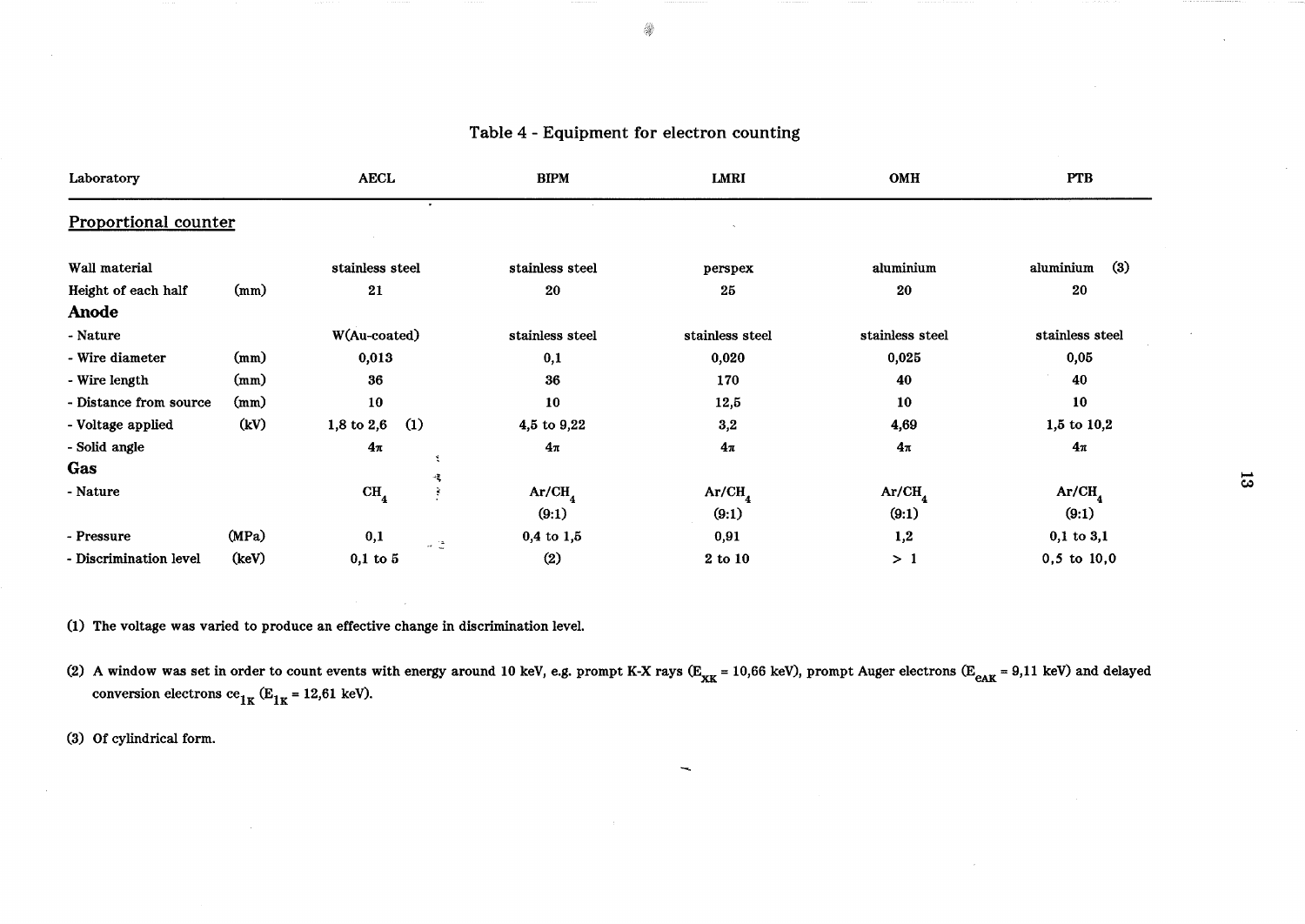| Laboratory                                |                                      | <b>AECL</b>      | <b>BIPM</b>    | LMRI         | OMH         | $\Omega$<br><b>PTB</b>   | $\left(3\right)$<br><b>PTB</b> |
|-------------------------------------------|--------------------------------------|------------------|----------------|--------------|-------------|--------------------------|--------------------------------|
| <b>Scintillation detector (channel 1)</b> |                                      |                  |                |              |             |                          |                                |
| Crystal material                          |                                      | NaI(Tl)          | NaI(Tl)        | NaI(Tl)      | NaI(Tl)     | NaI(Tl)                  | NaI(Tl)                        |
| Number of crystals                        |                                      |                  |                |              |             |                          |                                |
| - ordinary                                |                                      | $\boldsymbol{2}$ | $\bf 2$        | $\mathbf{1}$ | 1           |                          |                                |
| - well type                               |                                      |                  |                |              |             | $\mathbf{2}$             | 1                              |
| Diameter                                  | (mm)                                 | 76               | 76             | 76           | 76          | $\left( 2\right)$<br>152 | 152                            |
| Height                                    | (mm)                                 | 76               | 76             | 76           | 76          | 102                      | 152                            |
| Well diameter                             | (mm)                                 |                  |                |              |             | 51                       | 50                             |
| depth                                     | (mm)                                 |                  |                |              |             | 19                       | 100                            |
| Resolution (FWHM*)                        | $(\%)$                               | 7,3              | $\overline{7}$ | 8,2          | 7,8 and 9,4 | 8,9                      |                                |
|                                           | (key)                                | 48               | 46             | 46           | 54          | 51,6 and 62              | 59                             |
| at                                        | (keV)<br>                            | 662              | 662            | 662          | 662         | 662                      | 662                            |
| Solid angle                               | $\left(\frac{\text{s}}{1\pi}\right)$ | 0,425            | 0,688          |              |             | 1,0                      | 0,7                            |
| Distance from photon counter              |                                      |                  |                |              |             |                          |                                |
| to source                                 | (mm)                                 |                  | $25\,$         | $\approx 30$ | 22          |                          | 25                             |
|                                           |                                      |                  |                |              |             |                          |                                |
|                                           |                                      | 喂                |                |              |             |                          |                                |

# Table 5 - Counting equipment for X and  $\gamma$  rays

\* Full width at half maximum.

(1) Equipment for  $4\pi\gamma$  high-efficiency integral counting [8].

(2) A sketch of the detector arrangement is shown in Fig. 3.

 $\mathfrak{g}$ 

(3) Equipment for the coincidence method.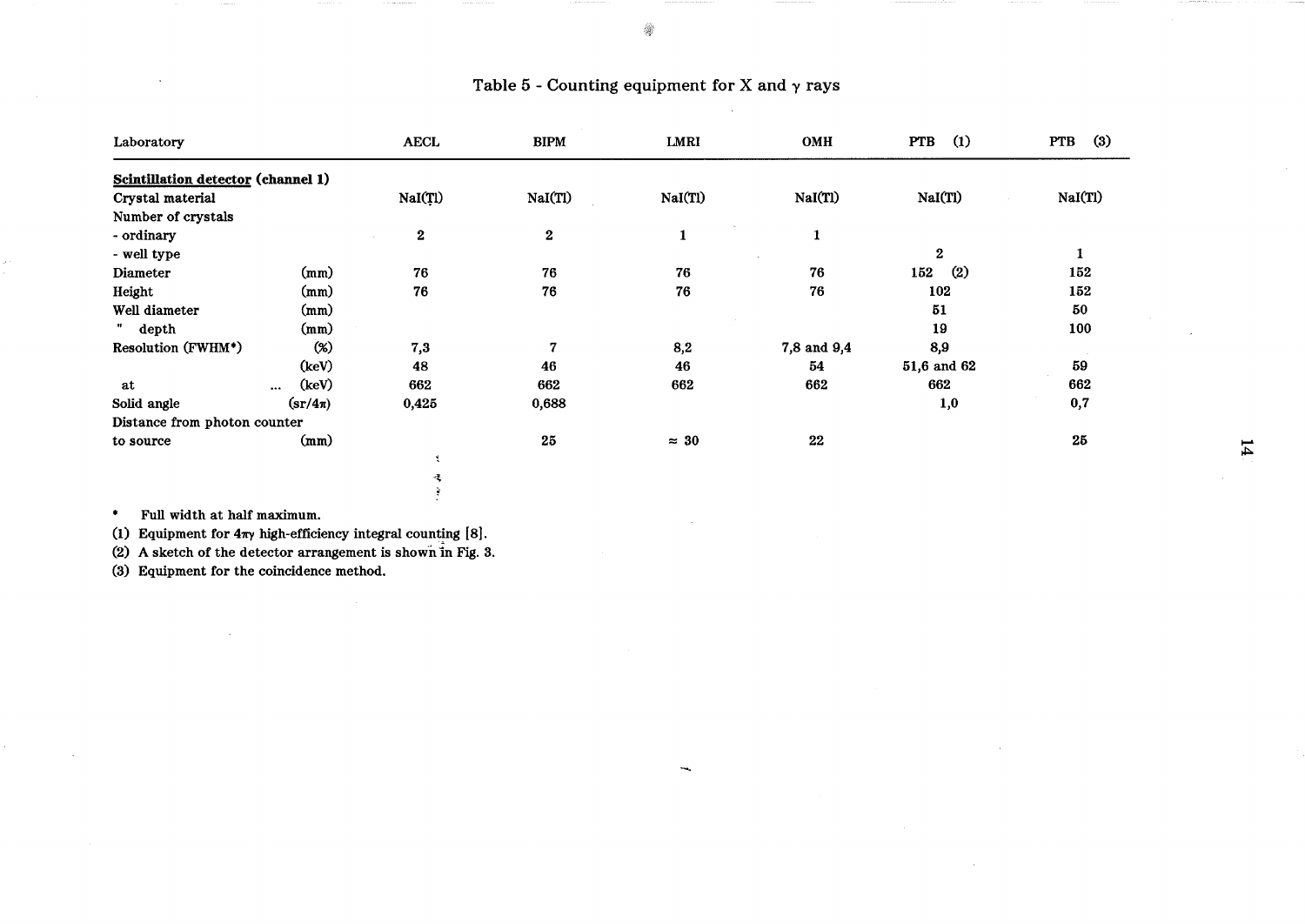| Laboratory          |                   | Counting channel<br>window limits<br>/(keV) | Typical<br>count rates<br>$/(s^{-1})$ | Background<br>rates<br>$/(s^{-1})$ | No of sources<br>measured | Typical time<br>for one measurement<br>/(s) | Dead times<br>$/$ (µs) |      | Coincidence<br>resolving time<br>$/$ (µs) |              |                |
|---------------------|-------------------|---------------------------------------------|---------------------------------------|------------------------------------|---------------------------|---------------------------------------------|------------------------|------|-------------------------------------------|--------------|----------------|
| <b>AECL</b>         |                   |                                             | $\sim$                                |                                    |                           |                                             |                        |      |                                           |              |                |
| - channel 1         | $\left( 1\right)$ | Lo (2) 15 to 340                            | 3700                                  | $5,0 \pm 0,3$                      | 14                        | 400                                         | $2,50 \pm 0,04$        | (4)  | $0,703 \pm 0,005$                         | (4)          |                |
|                     |                   | Up (3) 340 to 635                           | 340                                   | $1,5 \pm 0,2$                      | 14                        | 400                                         | $2,49 \pm 0,04$        | (4)  | $0,700 \pm 0,005$                         | (4)          |                |
| - channel 2         | (5)               | $0,1$ to $5$                                | 1 250                                 | $0,4 \pm 0,1$                      | 14                        | 400                                         | $2,49 \pm 0,05$        | (4)  | $0,703 \pm 0,005$                         | (4)          |                |
|                     |                   |                                             |                                       |                                    |                           |                                             | $2,48 \pm 0,05$        | (4)  | $0,700 \pm 0,005$                         | (4)          |                |
| <b>BIPM</b>         |                   |                                             |                                       |                                    |                           |                                             |                        |      |                                           |              |                |
| - channel 1         | (1)               | 15 to 340                                   | 360 to 2 100                          | 2,2                                | ${\bf 15}$                | 500 to 1 000                                | 10                     | (8)  | 0,900                                     | (9)          |                |
| - channel 2         | (5)               | (6)                                         | 3 900 to 15 200                       | 1,1                                | 15                        | 500 to 1 000                                | ${\bf 10}$             | (8)  |                                           |              |                |
|                     |                   |                                             | (7)                                   |                                    |                           |                                             |                        |      |                                           |              |                |
|                     |                   |                                             |                                       | A.                                 |                           |                                             |                        |      |                                           |              |                |
| <b>LMRI</b>         |                   |                                             |                                       | 嗥                                  |                           |                                             |                        |      |                                           |              | $\overline{5}$ |
| - channel 1         | (1)               | 366 to 438                                  | 170                                   | $\frac{1}{2}$<br>3,9               | 5                         | 2 000                                       | 25                     | (10) | $1,50 \pm 0,01$                           |              |                |
| - channel 2         | (5)               | 2 to 10                                     | 4 600                                 | 3,7                                | $\bf 5$                   | 2 000                                       | 25                     | (10) |                                           |              |                |
| OMH                 |                   |                                             |                                       | $\omega^{-1} \frac{a}{m}$          |                           |                                             |                        |      |                                           |              |                |
| - channel 1         | (1)               | 340 to 450                                  | 200                                   | 1,6                                | 26                        | $2 \times 1000$                             | $3,002 \pm 0,005$      | (11) | $1,078 \pm 0,010$                         |              |                |
| - channel 2         | (5)               | $\approx$ 1                                 | 4 800                                 | 0,7                                | 26                        | $2 \times 1000$                             | $3,004 \pm 0,005$      | (11) |                                           |              |                |
|                     |                   |                                             |                                       |                                    |                           |                                             |                        |      |                                           |              |                |
| <b>PTB</b>          |                   |                                             |                                       |                                    |                           |                                             |                        |      |                                           |              |                |
| $-$ method $1$      | (12)              | (13)<br>12                                  | 2 0 0 0                               | $35\,$                             | $\boldsymbol{4}$          | 100                                         | 3                      |      |                                           |              |                |
| - method $2\,$      | (14)              |                                             |                                       |                                    |                           |                                             |                        |      |                                           |              |                |
| - channel 1         | (1)               | 380                                         | 2 3 4 7                               | 27,6                               | $\mathbf 1$               | 4 000                                       | $5,000 \pm 0,015$      | (15) | $1,000 \pm 0,003$                         | $(9)$ $(16)$ |                |
| - channel 2         | (5)               | $0,5$ to $10,0$                             | 4 000                                 | 0,55                               | $\mathbf{1}$              | 4 000                                       | $5,000 \pm 0,015$      | (15) |                                           |              |                |
| - method $\sqrt{3}$ | (17)              | 350 to 460                                  | 5                                     | ${}_{<} 0,7$                       | 4                         | 9 0 0 0                                     | $5,12 \pm 0,03$        | (15) | $1,64 \pm 0,02$                           | (9)          |                |
|                     |                   | $2 \text{ to } 15$ (18)                     | 100                                   | $\leq 1$                           | 4                         | 9 0 0 0<br>∽.                               | $5,06 \pm 0,03$        | (15) |                                           |              |                |

# Table 6 - Counting data for the different methods

 $\overline{\mathbf{c}}$ 

 $\sim$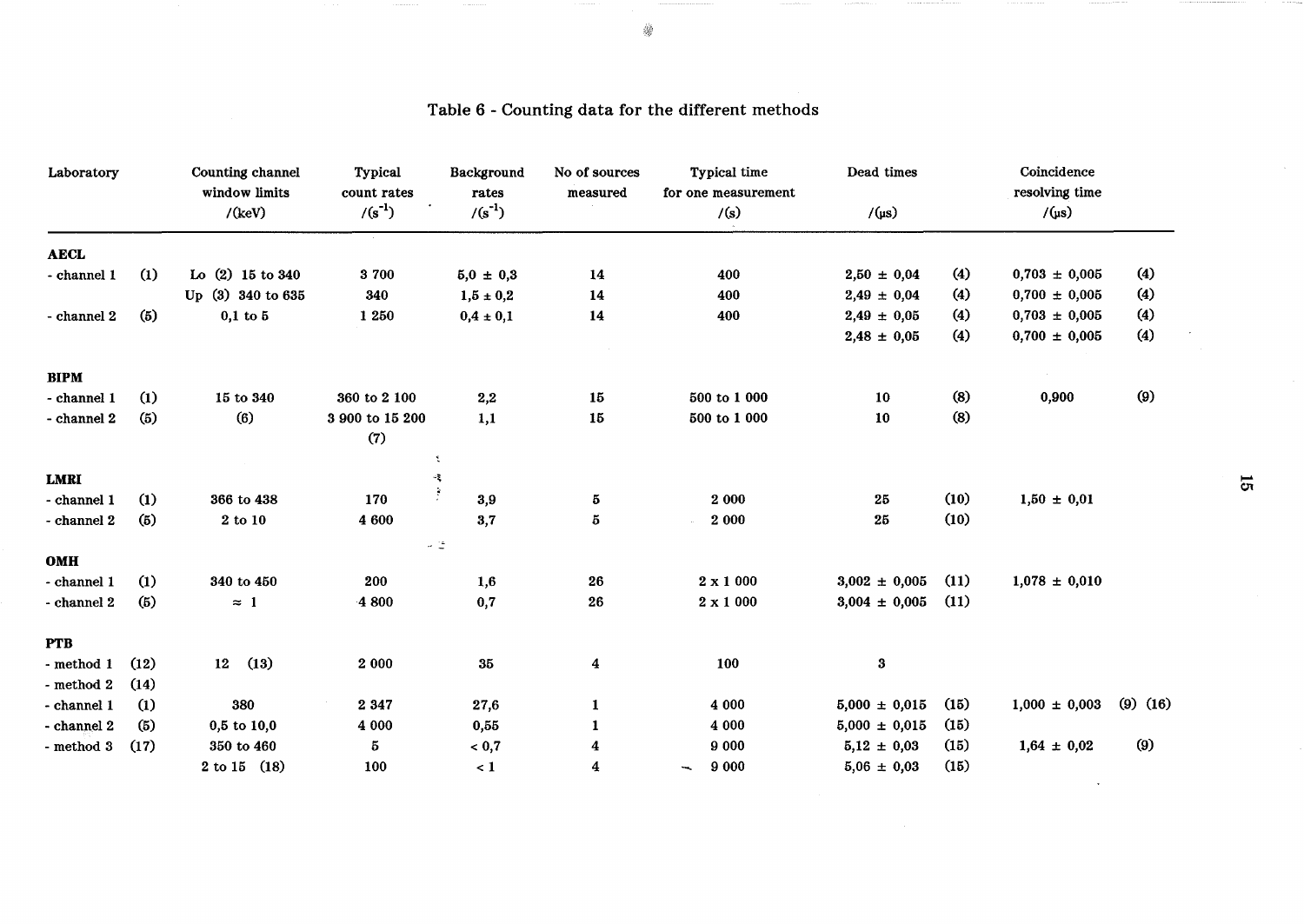## Table 6 (continued)

- (1) Measurement with a scintillation detector.
- (2) Lo = lower window.
- (3)  $Up = upper$  window.
- (4) The source-pulse method was used for this measurement.
- (5) Measurements performed with a proportional counter.
- (6) A window was set so as to count every event with energies of about 10 keV as explained in the text.
- (7) Values at pressure  $P = 1.0$  MPa for the least and the most active sources respectively.
- (8) Non-extended numerical dead time measured by means of the two-oscillator method.
- (9) Measured by means of the two-oscillator method.
- (10) Extended dead time common to channels 1 and 2.
- (11) The dead times were measured by means of a random coincidence simulator.
- (12)  $4\pi\gamma$  high-efficiency counting.
- (13) Lower level.
- (14) Measurements performed with sources obtained with dilution 2.
- (15) The dead times were determined by the two-oscillator method.
- (16) A pulse synchronizer was used to match delays between channels 1 and 2.
- (17) Correlation method.
- (18) The discrimination level varied during the measurements.

 $\sim$   $\sim$   $\sim$   $\sim$   $\sim$   $\sim$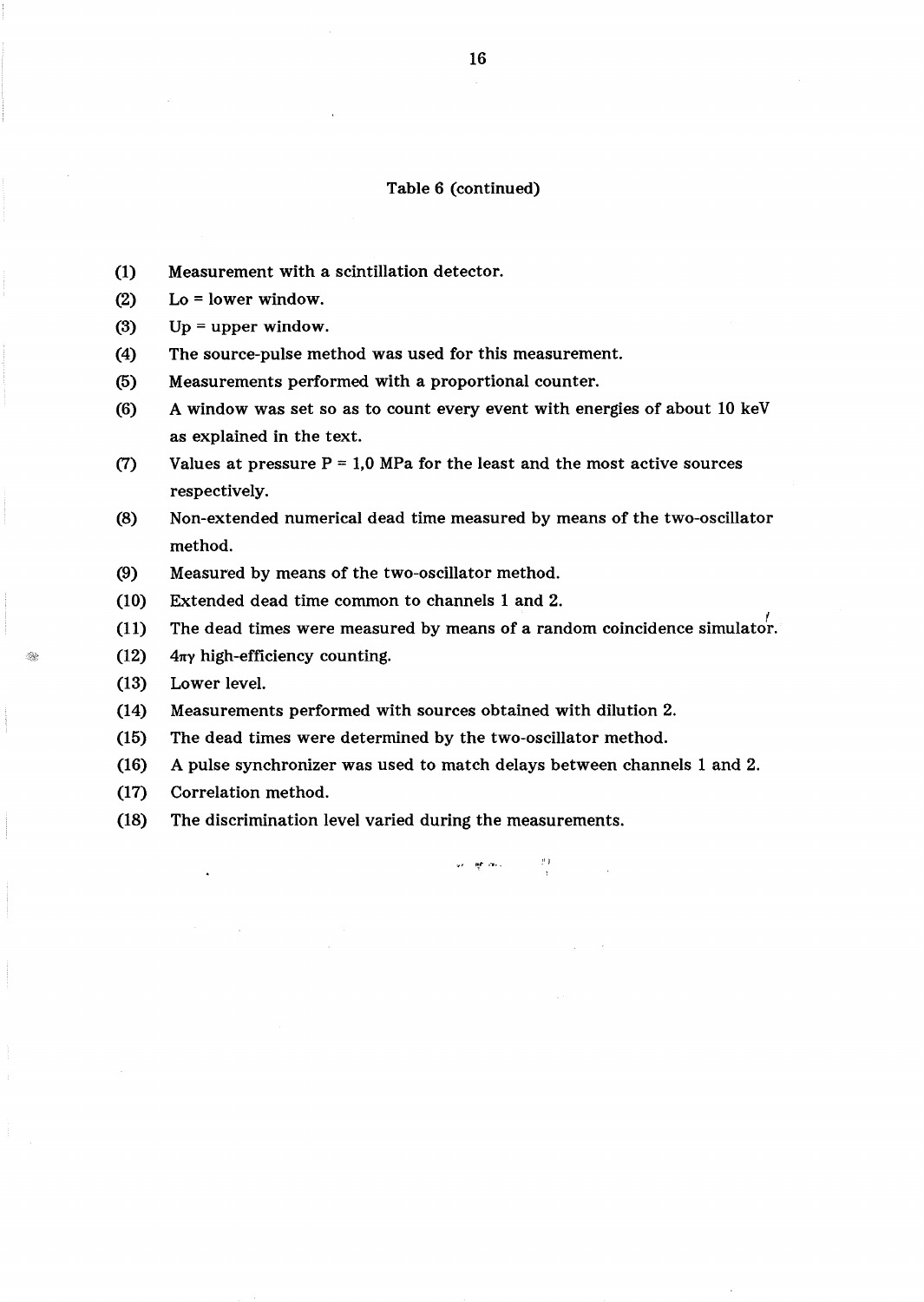| <b>Components due to</b>          | AECL.                     | <b>BIPM</b> | <b>LMRI</b> | OMH         | <b>PTB</b>                     |                       |                |
|-----------------------------------|---------------------------|-------------|-------------|-------------|--------------------------------|-----------------------|----------------|
|                                   |                           |             |             |             | high $\gamma$ effic.<br>method | coincidence<br>method |                |
| counting statistics               | (1)<br>0,05               | 0,03        | 0,07        | 0,05        | 0,1                            | 0,02                  |                |
| weighing                          | $\left( 2\right)$<br>0,02 | 0,03        | 0,003       | 0,005       | 0,05                           | 0,02                  |                |
| dead time                         | 0,01<br>(3)               |             | $~10^{-5}$  | 0,005       | 0,05                           | 0,014                 |                |
| background                        | (4)                       | (4)         | (13)        | 0,005       | 0,02                           | 0,1                   |                |
| pile-up                           | (5)                       |             |             |             |                                |                       |                |
| timing                            | (6)<br>0,01               |             | 0,003       | 0,005       |                                |                       |                |
| adsorption                        | 0,01(7)                   |             |             | < 0,01      | 0,001                          |                       |                |
| impurities                        | 0,01(8)                   |             |             | ${}< 0,005$ |                                |                       |                |
| extrapolation uncertainty         | (9)<br>1,05               | 0,5(11)     |             | 0,2         | 0,01(14)                       |                       | $\overline{u}$ |
| decay scheme parameter            | 1,40(10)                  | 0,33        | 1,2         | 0,47        | 0,3(15)                        |                       |                |
| $\mathbf{T}_{1/2}$                | 0,02                      | 0,02        |             |             |                                |                       |                |
| resolving time                    | $\omega=\frac{1}{2m}$     |             |             | 0,01        |                                |                       |                |
| delay mismatch                    |                           |             |             | 0,04        |                                |                       |                |
| self absorption                   |                           |             |             |             |                                | 1,0                   |                |
| combined <sup>*</sup> uncertainty | 1,05                      | 0,5(12)     | 0,07        | 0,21        | 0,32                           | 1,0                   |                |
| total combined uncertainty        | 1,75                      | 0,60        | 1,2         | 0,52        | 0,32                           | 1,0                   |                |

# Table 7 - Uncertainty components of the final result (in %)

• Without uncertainty on decay scheme parameters.

4

 $\sim$ 

 $\sim 10^{-1}$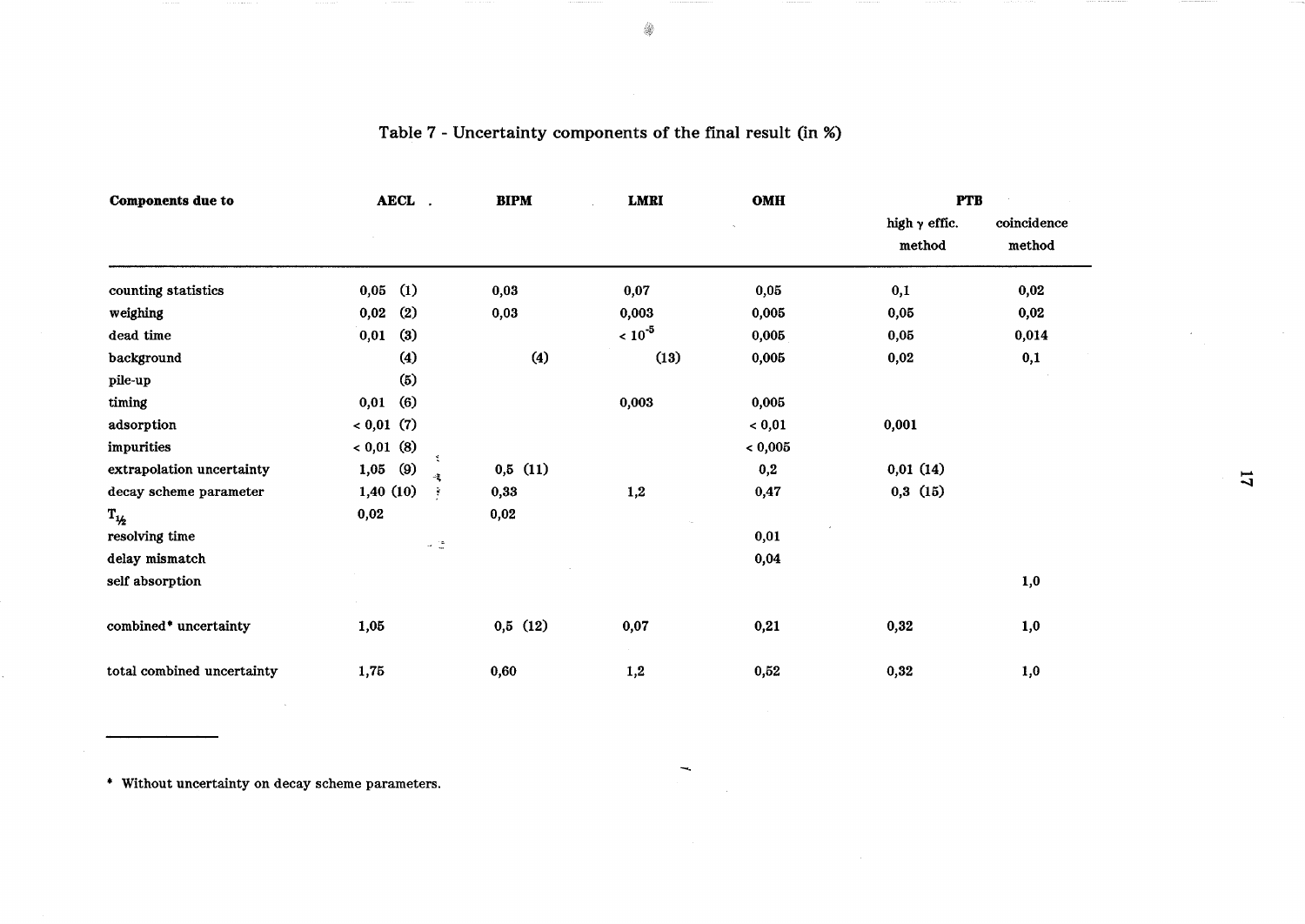## Table 7 (continued)

- (1) Error in intercept from fit of 210 individual data.
- (2) Balance calibration.
- (3) Calculated effect of 10 variation in dead time.
- (4) Included in counting statistics.
- (5) Included in extrapolation.
- (6) Manufacturer's specification.
- (7) Relative  $\gamma$  counting with a Ge detector.
- (8) From Ge counting and supplied data.
- (9) Difference between first and second order fits.
- (10) Uncertainty in delayed state correction.
- (11) For a first order extrapolation.
- (12) The uncertainty on  $P_e = 0.054$  0  $\pm$  0.003 5 [10] is not included.
- (13) Included in the fitting procedure.

 $\mathbb{R}$ 

- (14) Extrapolation of count rate from 12 keY threshold to zero energy.
- (15) Influence of decay scheme uncertainties on the radionuclide detection efficiency.

 $\sim$  10  $\mu$  .

I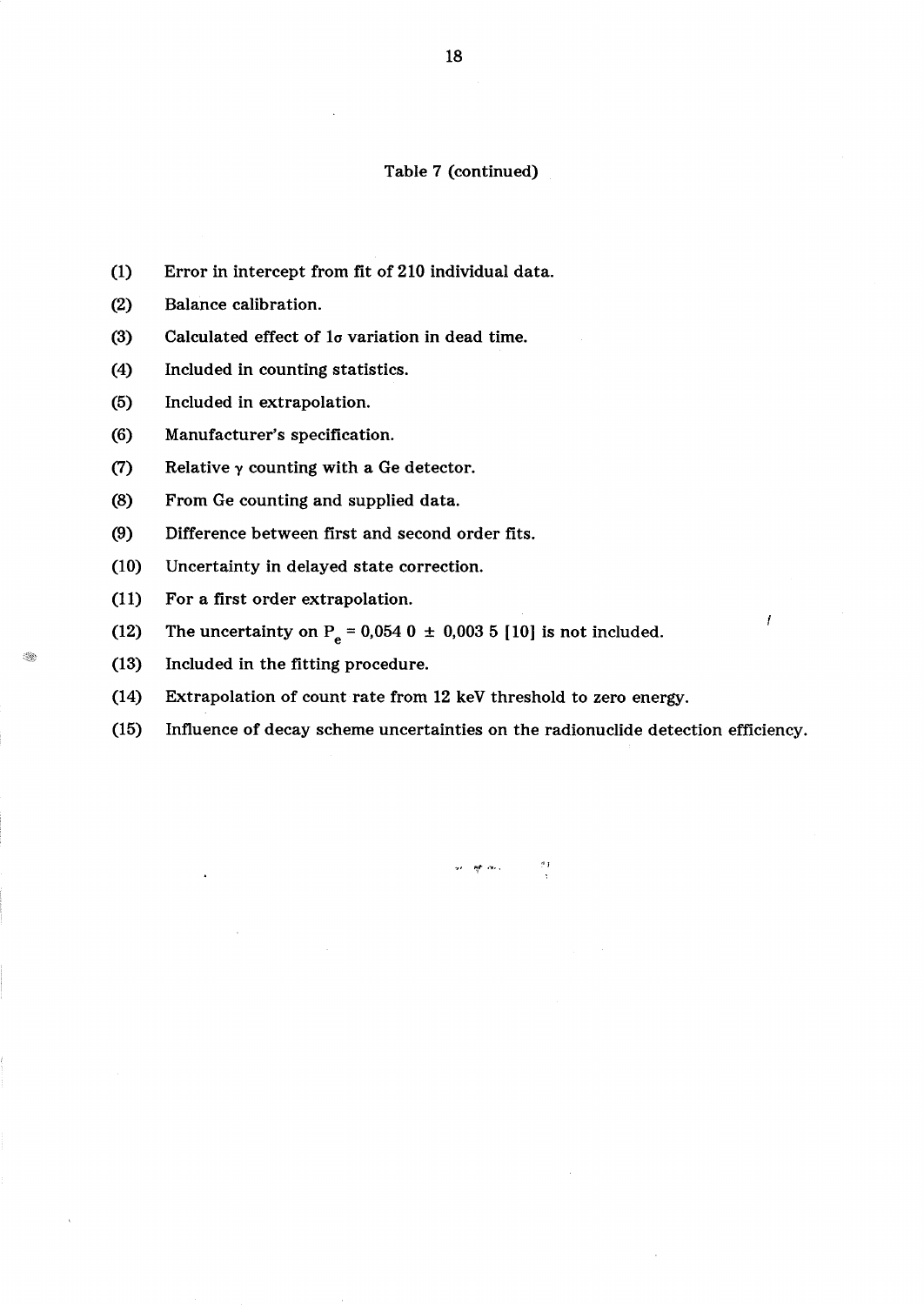Table 8 - Final results

 $\sim$ 

|                                                                                          | <b>AECL</b>                            | <b>BIPM</b>                          | <b>LMRI</b>       | OMH                                             | <b>PTB</b>         |                   |
|------------------------------------------------------------------------------------------|----------------------------------------|--------------------------------------|-------------------|-------------------------------------------------|--------------------|-------------------|
|                                                                                          | (3)<br>$\ddot{\phantom{0}}$            |                                      |                   |                                                 | method 1           | method 2          |
| Date of measurement                                                                      | $(1989-05-14)$                         | $(1989 - 05 - 24)$ to<br>1989-07-27) | $(1989-08-08)$    | $(1989 - 05 - 04)$<br>1989-05-25)               | $(1989 - 07 - 31)$ | $(1989-05)$       |
| $(MBqg^{-1})$<br>(1)<br>Activity concentration<br>$(1989-06-15, 0 h UT)$<br>at ref. date | (4)<br>0,4735                          | 0,413                                | 0,4437            | 0,452 3                                         | N/A                | 0,4452            |
| $(MBqg^{-1})$<br>(1)<br>Combined uncertainty                                             | 0,0009                                 | 0,002                                | 0,0003            | 0,0009                                          | N/A                | 0,0044            |
| Correction for delayed events                                                            | (5)<br>$1,074 \pm 0,015$               | $1,054$ 0 ± 0,003 5                  | $1,059 \pm 0,012$ | $1,055 \pm 0,005$                               |                    | $1,065 \pm 0,002$ |
| Maximal achieved efficiency                                                              | 0,26                                   | 0,47<br>(7)                          | 0,40              | 0,71                                            |                    | 0,73              |
| Number of degrees of freedom                                                             | $(Lo)$ (4)<br>207<br>$(Up)$ (4)<br>221 |                                      | 29                | 7                                               |                    | 6                 |
| Order of extrapolation                                                                   | $\mathbf{2}$                           | $\mathbf{1}$                         |                   | $\mathbf{2}$                                    |                    |                   |
| Method used for extrapolation                                                            | voltage                                | pressure                             | threshold         | sources were                                    |                    | discrimination    |
|                                                                                          | variation<br>$\omega=\frac{16}{36}$    | variation                            | variation         | covered with<br>successive<br><b>VYNS</b> foils |                    | variation         |
| $(MBqg^{-1})$<br>(2)<br>Activity concentration<br>$(1989-06-15, 0 h UT)$<br>at ref. date | (6)<br>0,4409                          | (8)<br>0,3918                        | (9)<br>0,419      | 0,4287<br>(10)                                  | (11)<br>0,4216     | 0,4180            |
| $(MBqg-1)$<br>(2)<br>Combined uncertainty                                                | 0,0062                                 | 0,0023                               | 0,005             | 0,0022                                          | 0,0014             | 0,0042            |

 $\overline{\phantom{a}}$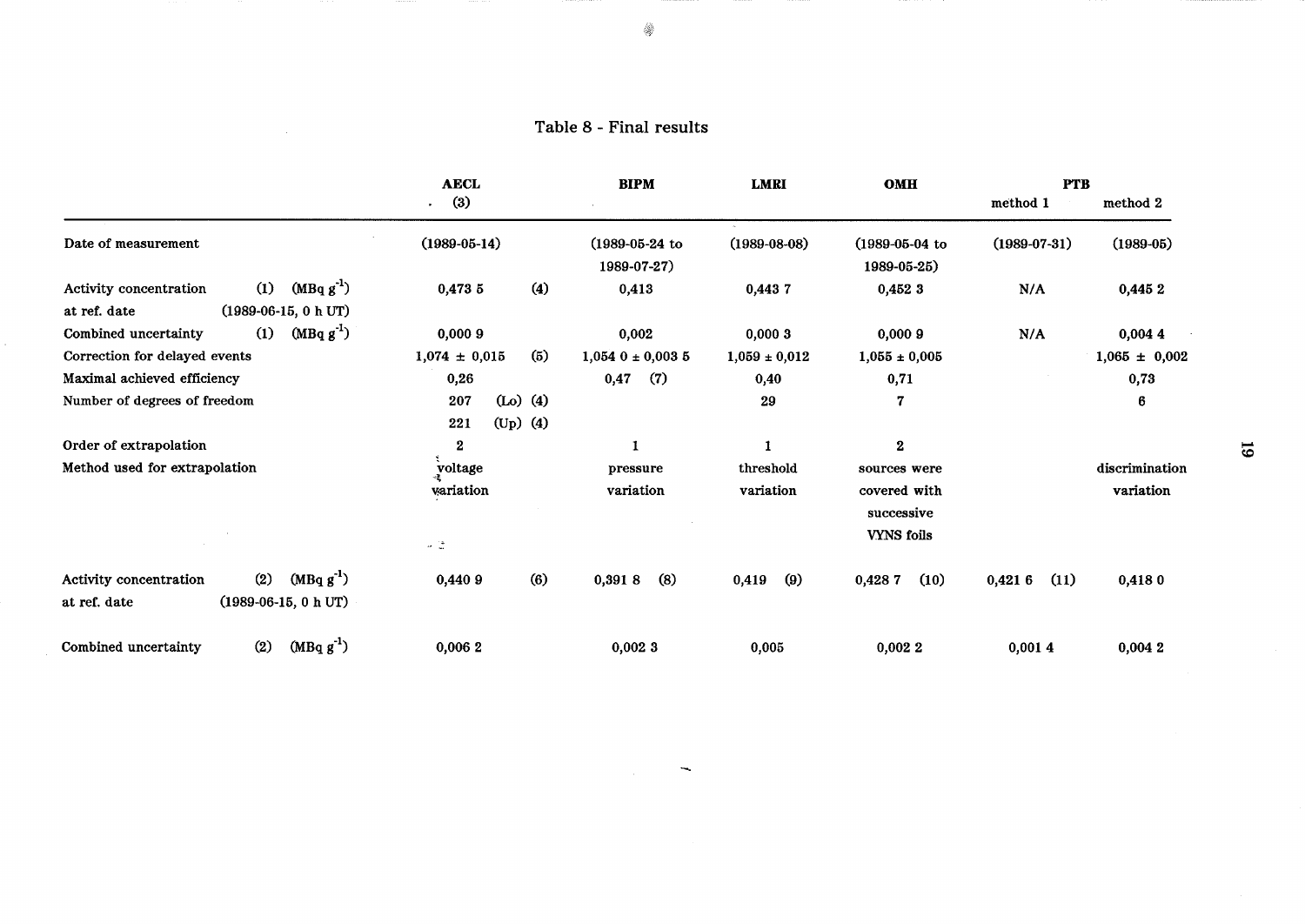## Table 8 (continued)

| (1) | Values not corrected for the delayed events.                 |                                                                                                                     |                                                                                      |  |  |  |  |
|-----|--------------------------------------------------------------|---------------------------------------------------------------------------------------------------------------------|--------------------------------------------------------------------------------------|--|--|--|--|
| (2) | Values corrected for the delayed events.                     |                                                                                                                     |                                                                                      |  |  |  |  |
| (3) | All these results were obtained with the diluted solution.   |                                                                                                                     |                                                                                      |  |  |  |  |
| (4) | Value obtained for a second-order fit with the upper window. |                                                                                                                     |                                                                                      |  |  |  |  |
|     | The other results are as follows:                            |                                                                                                                     |                                                                                      |  |  |  |  |
|     | - lower window                                               | 2nd order extrapolation                                                                                             | $(0,456 \ 7 \pm 0,000 \ 3) \ \text{MBq g}^{-1}$                                      |  |  |  |  |
|     | - upper window                                               | 1st order extrapolation                                                                                             | $(0.491 \ 2 \pm 0.001 \ 0) \ \text{MBq g}^{-1}$                                      |  |  |  |  |
|     | - lower window                                               | 1st order extrapolation                                                                                             | $(0.461 \ 4 \pm 0.000 \ 3) \text{ MBq g}^{-1}$ .                                     |  |  |  |  |
|     |                                                              | The mean value of the AECL results for a second-order fit using type A                                              |                                                                                      |  |  |  |  |
|     |                                                              |                                                                                                                     | uncertainties for weighting and combining the other uncertainties quadratically with |  |  |  |  |
|     |                                                              | the external error is $(0.457 \ 7 \pm 0.004 \ 1) \ \text{MBq g}^{-1}$ .                                             |                                                                                      |  |  |  |  |
|     |                                                              | $\pi$ , and the contract of the contract of $\pi$ and $\pi$ and $\pi$ and $\pi$ and $\pi$ and $\pi$ $\pi$ and $\pi$ |                                                                                      |  |  |  |  |

The mean value of the AECL results for a first-order fit using type A uncertainties for weighting and combining the other uncertainties quadratically witth the external error is  $(0.463 \ 2 \pm 0.007 \ 1) \ MBq g^{-1}$ .

(5) For the upper window (340 to 635 keY). For the lower window (15 to 340 keV) the value is  $(1,081 \pm 0,015)$ .

(6) Value obtained for a second-order fit with the upper window.

The other results are:

| - lower window | 2nd order extrapolation | $(0.422 \ 4 \pm 0.005 \ 9) \text{ MBq g}^{-1}$             |
|----------------|-------------------------|------------------------------------------------------------|
| - upper window | 1st order extrapolation | $(0.457 \ 3 \pm 0.006 \ 5) \ \text{MBq g}^{-1}$            |
| - lower window | 1st order extrapolation | $\lceil (0.426 \t{8} \pm 0.005 \t{9}) \t{MBq} \t{g}^{-1}.$ |

The mean value of the.AECL results for a second-order fit using type A uncertainties for weighting and combining the other uncertainties with the external error is  $(0.423 \ 8 \pm 0.007 \ 6) \text{ MBq g}^{-1}$ .

The mean value of the AECL results for a first-order fit using type A uncertainties for weighting and combining the other uncertainties with the external error is  $(0,429 \ 0 \pm 0,009 \ 9) \ MBq g^{-1}$ .

(7) Efficiency spread between 0,27 and 0,47.

(8) Weighted mean of 92. measurements.

20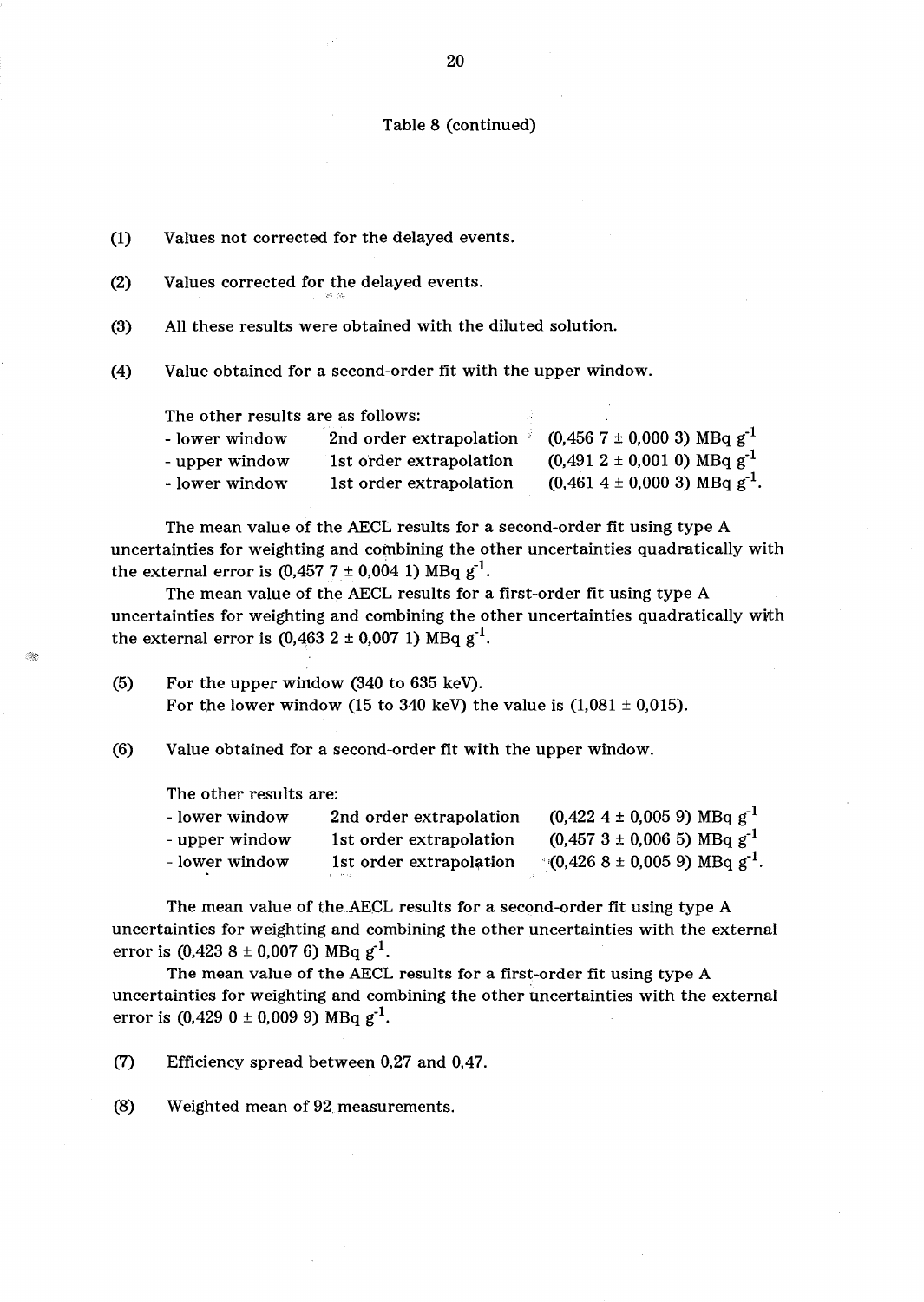# Table 8 (continued)

- (9) Unweighted mean of all the results obtained with 5 different sources.
- (10) Unweighted mean value calculated from the individual results.
- (11) Unweighted mean of 8 runs (each consisting of 10 individual measurements of 100 s) with 4 sources.

 $\omega$  ,  $\sim$  .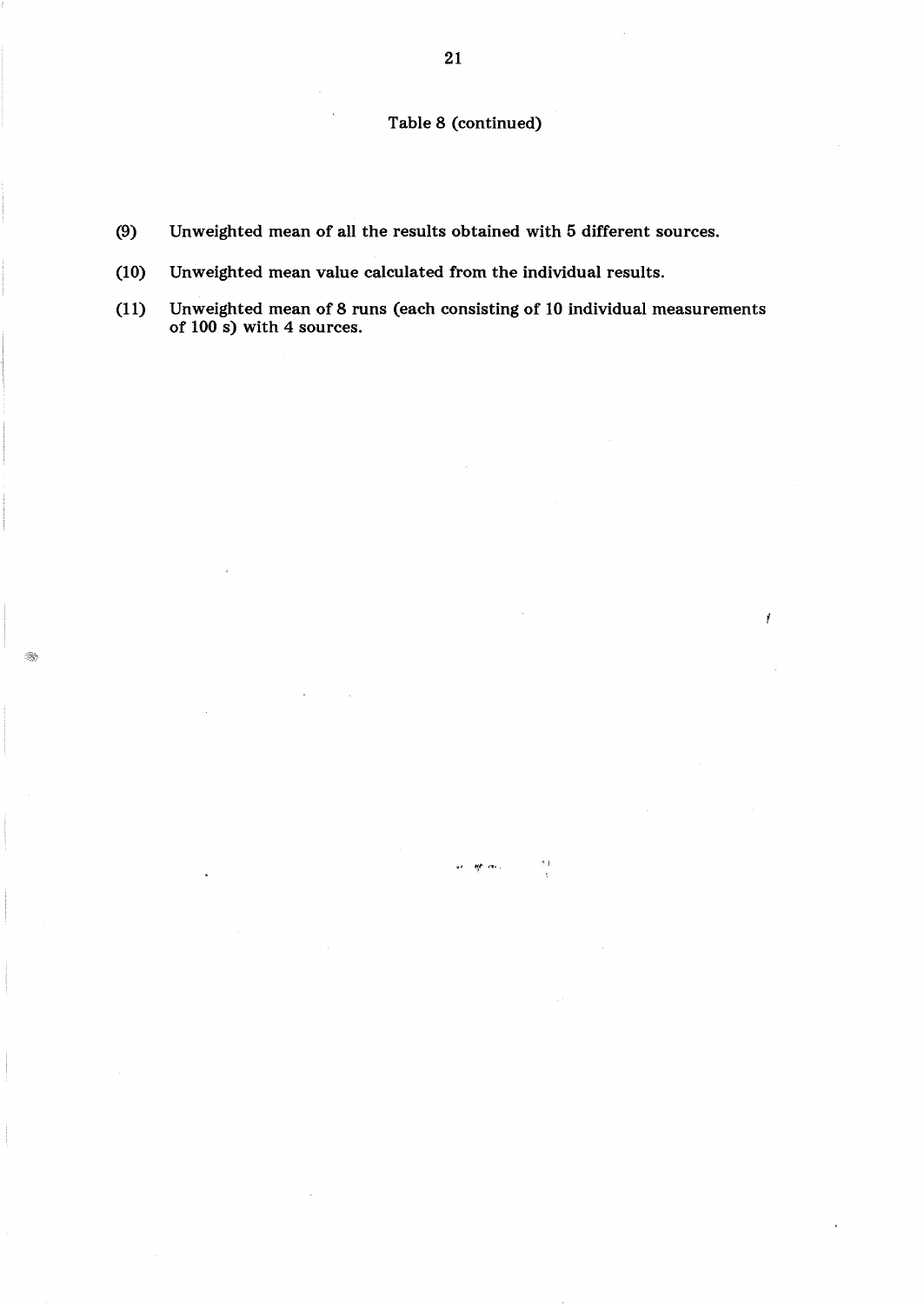Table 9 - Weighted and unweighted mean values of the activity concentration of  $^{75}$ Se

|                                                | Activity concentration/(MBq $g^{-1}$ )<br>(1) |                        |  |
|------------------------------------------------|-----------------------------------------------|------------------------|--|
|                                                | Weighted mean                                 | <b>Unweighted mean</b> |  |
| Before correction<br>for the delayed events    | $0,444$ 0 ± 0,002 6                           | $0,442$ 4 ± 0,007 8    |  |
| After correction<br>for the delayed events (2) | $0,417$ 3 ± 0,005 6                           | $0.4172 \pm 0.0053$    |  |

(1) The weighted mean of the two AECL results obtained for a second-order fit was used as the AECL value.

(2) These values include the result obtained by means of the high  $\gamma$ -efficiency method.

 $\mathcal{A}$ 

Table 10 - Weighted and unweighted mean values of the activity concentration of <sup>75</sup>Se, without the BIPM results

 $\mathcal{I}$ 

|                                                | Activity concentration/(MBq $g^{-1}$ ) (1) |                     |
|------------------------------------------------|--------------------------------------------|---------------------|
|                                                | Weighted mean                              | Unweighted mean     |
| Before correction<br>for the delayed events    | $0,4446 \pm 0,0016$                        | $0,449$ 7 ± 0,003 3 |
| After correction<br>for the delayed events (2) | $0,423$ $0 \pm 0,001$ 7                    | $0.422$ 2 ± 0.001 9 |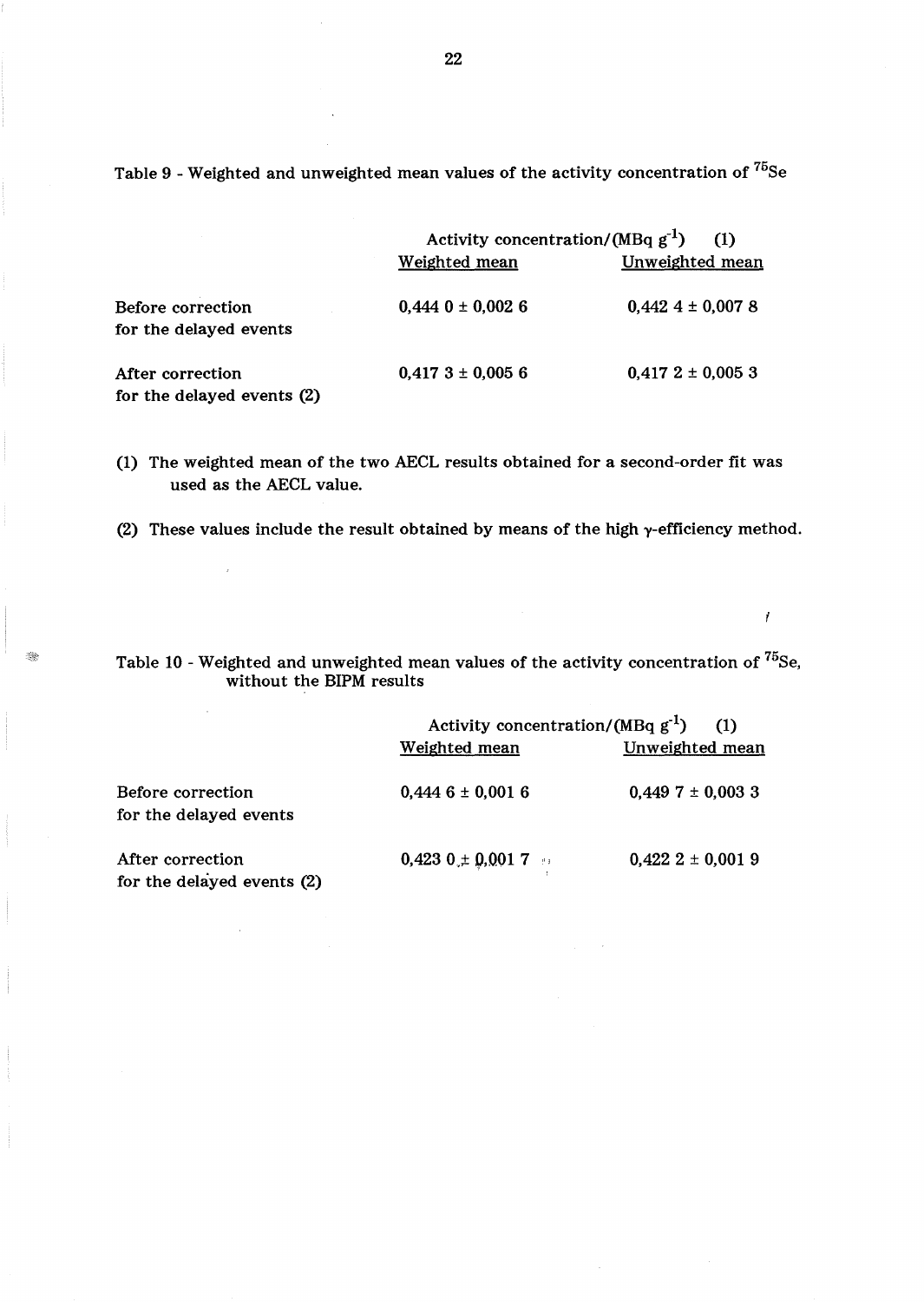

Fig. 1 - Results obtained for <sup>75</sup>Se in the frame of the International Reference System.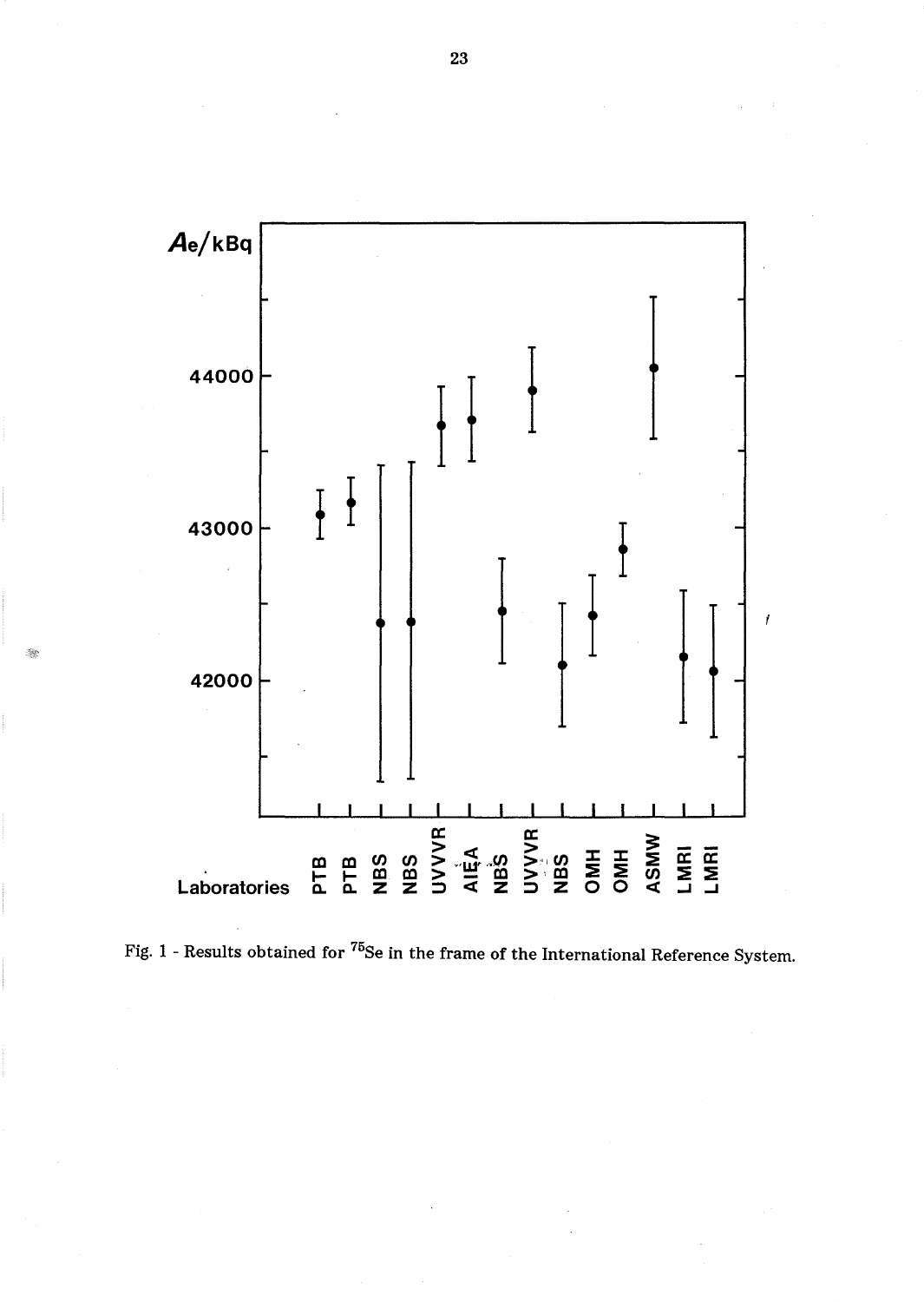





Fig. 3 - Experimental set-up for the  $4\pi\gamma(NaI(T))$  high-efficiency integral counting.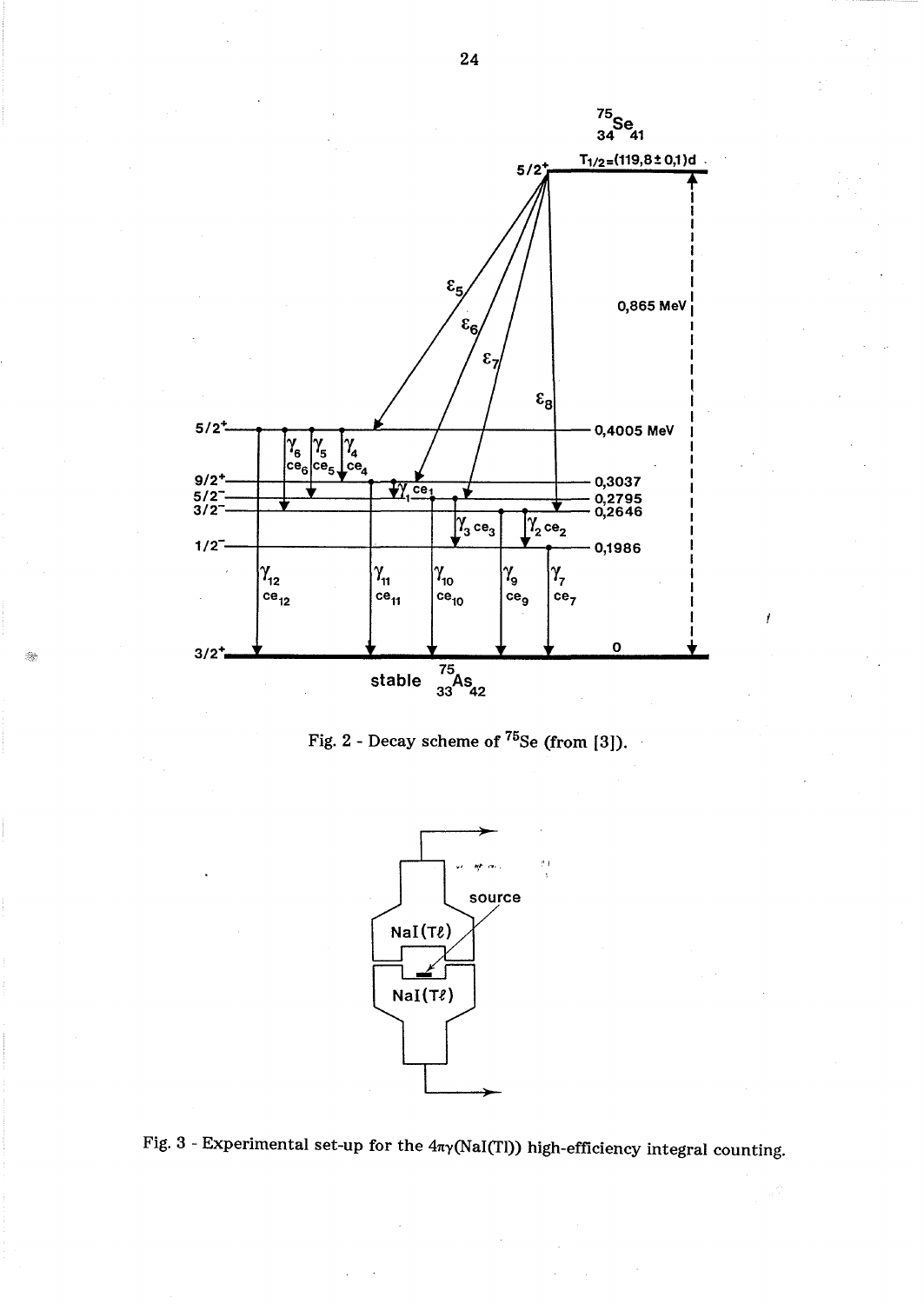

Fig. 4 - Experimental set-up used at the PTB for the correlation method.



Fig. 5 - Experimental data obtained at the PTB, using the correlation method to determine the fraction of delayed events. N<sub>pr</sub> and N<sub>del</sub> are the numbers of<br>prompt and delayed events, respectively, and ε is the efficiency.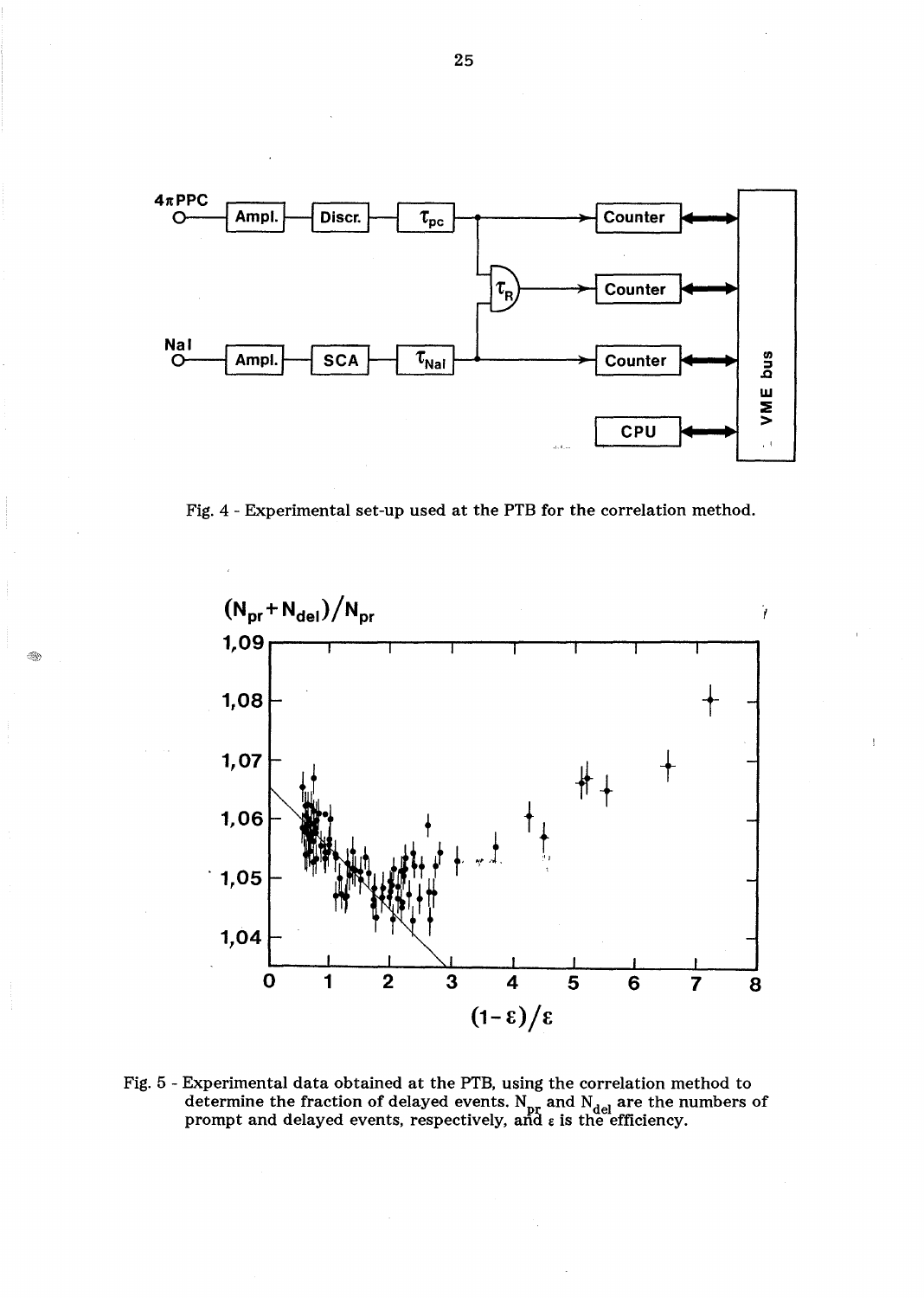

Ñ,

Fig.  $6$  - Results of the  $^{75}$ Se trial comparison obtained before (Q) and after ( $\bigcirc$ ) correction for delayed events.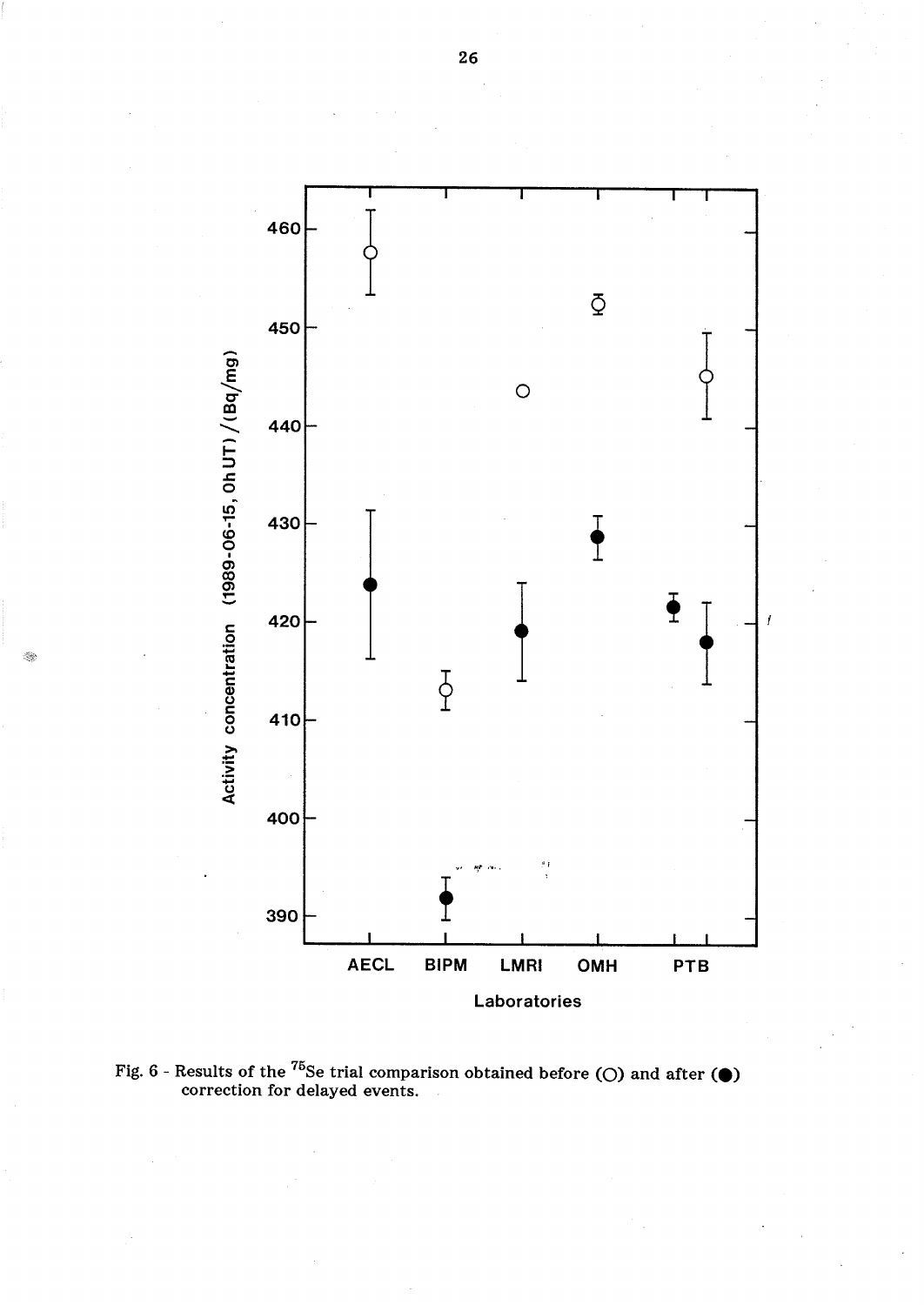Acknowledgments

The Bureau International des Poids et Mesures is pleased to thank the participating laboratories for their interest in this trial comparison and their time-consuming efforts in measuring this intractable radionuclide. It is specially grateful to the Physikalisch-Technische Bundesanstalt for supplying, bottling and dispatching the active solution of  $^{75}$ Se, a material which is particularly difficult to produce.

#### References

- [1] SIMON, S. Atlas medical des radionucleides utilises en medecine, biologie, industrie et agriculture, Commission des Communautés Européennes, EUR 4606F, pp. 105-106
- [2] NAGPAL, T.S. and GAUCHER, R.E..  $^{75}$ Se as a calibration standard for Ge(Li) detectors, *Nucl. Instr. and Meth.,* 89, 1970, pp. 311-313
- [3] LAGOUTINE, F., COURSOL, N. and LEGRAND, J. Table des radionucleides (CEA-LMRI, B.P. 21, F-91190 Gif-sur-Yvette) (The sheet concerning <sup>75</sup>Se is dated Décembre 1982)
- [4] HOPPES, 0.0. Report to the Comite Consultatif pour les Etalons de Mesure des Rayonnements Ionisants, Section II, Mesure des Radionucleides, 9th meeting (1987), p. R95 (BIPM, F-92310 Sevres)
- [5] NCRP Report no. 58. A handbook of radioactivity measurements procedures, 1985,<br>p. 395 (National Council on Radiation Protection and Measurements,<br>Bethesda, MD) p. 395 (National Council on Radiation Protection and Measurements,
- [6] SCHÖTZIG, U., DEBERTIN, K. and WALZ, K.F. Efficiency calibration of germaniumspectrometers in the energy range from 122-412 keY, *Nucl. Instr. and Meth., 169,*  1980, pp. 43-51
- [7] JEDLOVSZKY, R., SZÜCS, L. and SZÖRENYI, A. ICRM intercomparison of the relative gamma-ray emission probabilities of 75Se, *Nucl. Instr. and Meth.,* A286, 1990, pp. 462-466
- [8] SCHÖTZIG, U. and DEBERTIN, K. PTB-Bericht PTB-Ra-10, 1980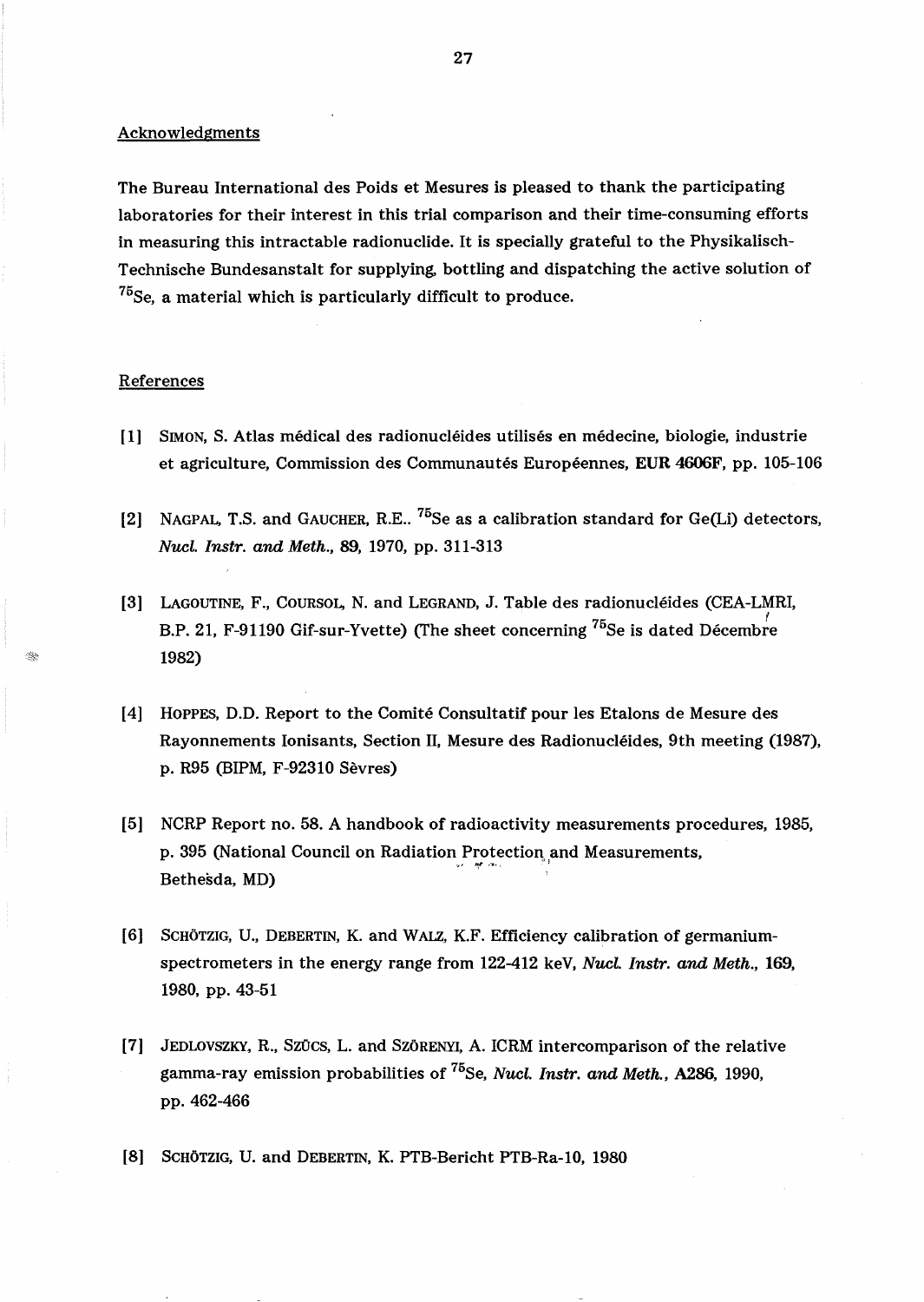- [9] BALLAUX, C. High-efficiency  $\gamma$ -ray detection systems for radionuclide metrology, *Int. J. Appl. Radiat. Isot.,* 34, 1983, pp. 493-499
- [10] TAYLOR, J.G.V. and MERRITT, J.S. Branching ratio in the decay of 7Be, *Can. J. Phys.,*  40, 1962, pp. 926-929
- [11] LEWIS, V.E., SMITH, D. and WILLIAMS, A. Correlation counting applied to the determination of absolute disintegration rates for nuclides with delayed states, *Metrologia,* 9, 1973, pp. 14-20
- [12] EWBANK, W.B., MARTIN, M.J., PANCHOLI, S.C. and WAY. K. *Nuclear Data Sheets,* BI-6, 1966, pp. 79-97
- [13] MARTIN, M.J. and BLICHERT-ToFT, P.H. *Nuclear Data Sheets,* A8-1,2, 1970, pp. 50-51

I.

- [14] PARADELLIS, T. and HONTZEAS, S. Gamma decay of 75Se, *Nucl. Phys.* A131, 1969, *t*  pp. 378-384
- [15] NICHOLS, A.L. X- and gamma-ray standards for detector efficiency calibration, *Nucl.lnstr. and Meth.,* A286, 1990, pp. 467-473

 $\sim$  10  $\,$  .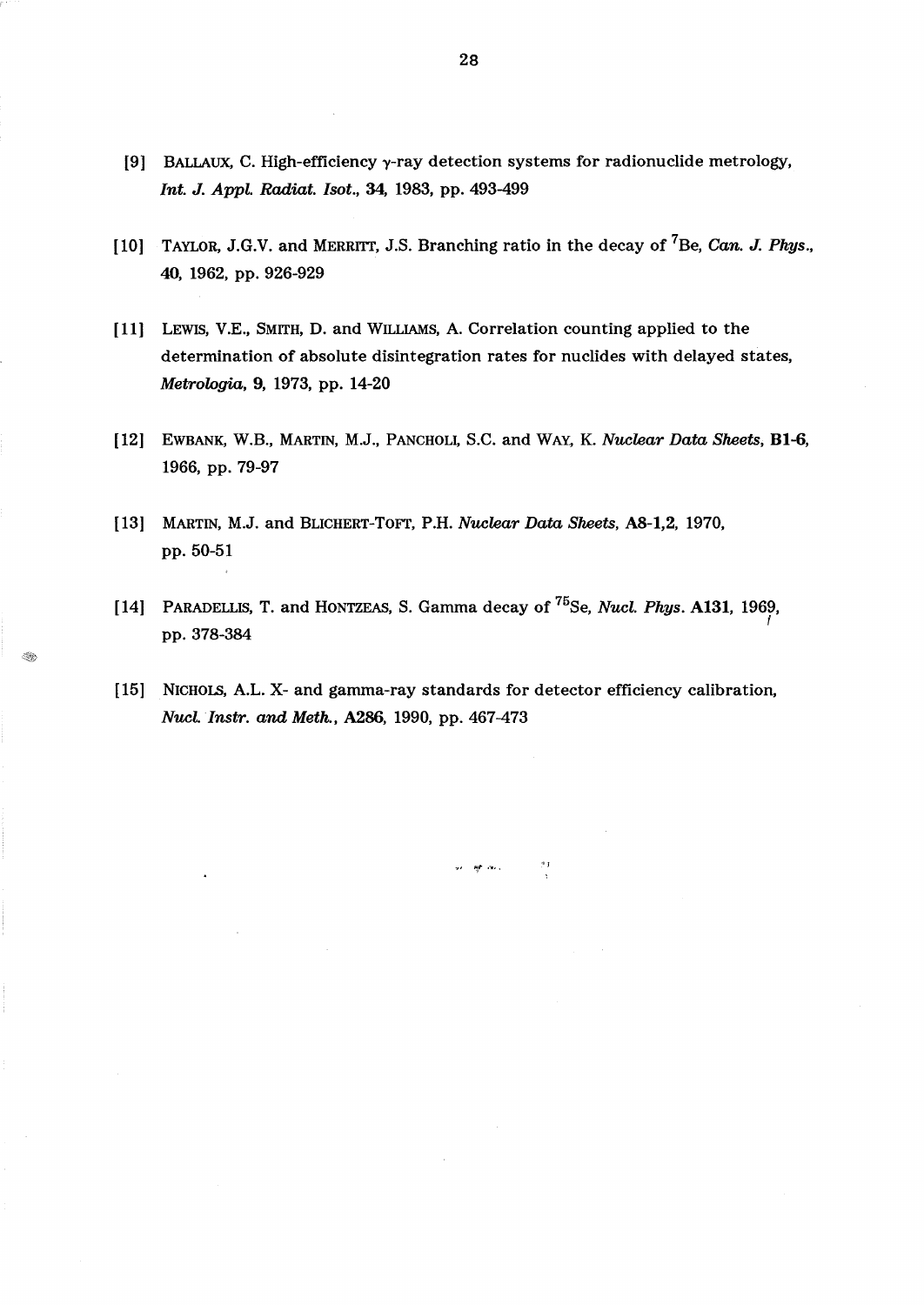